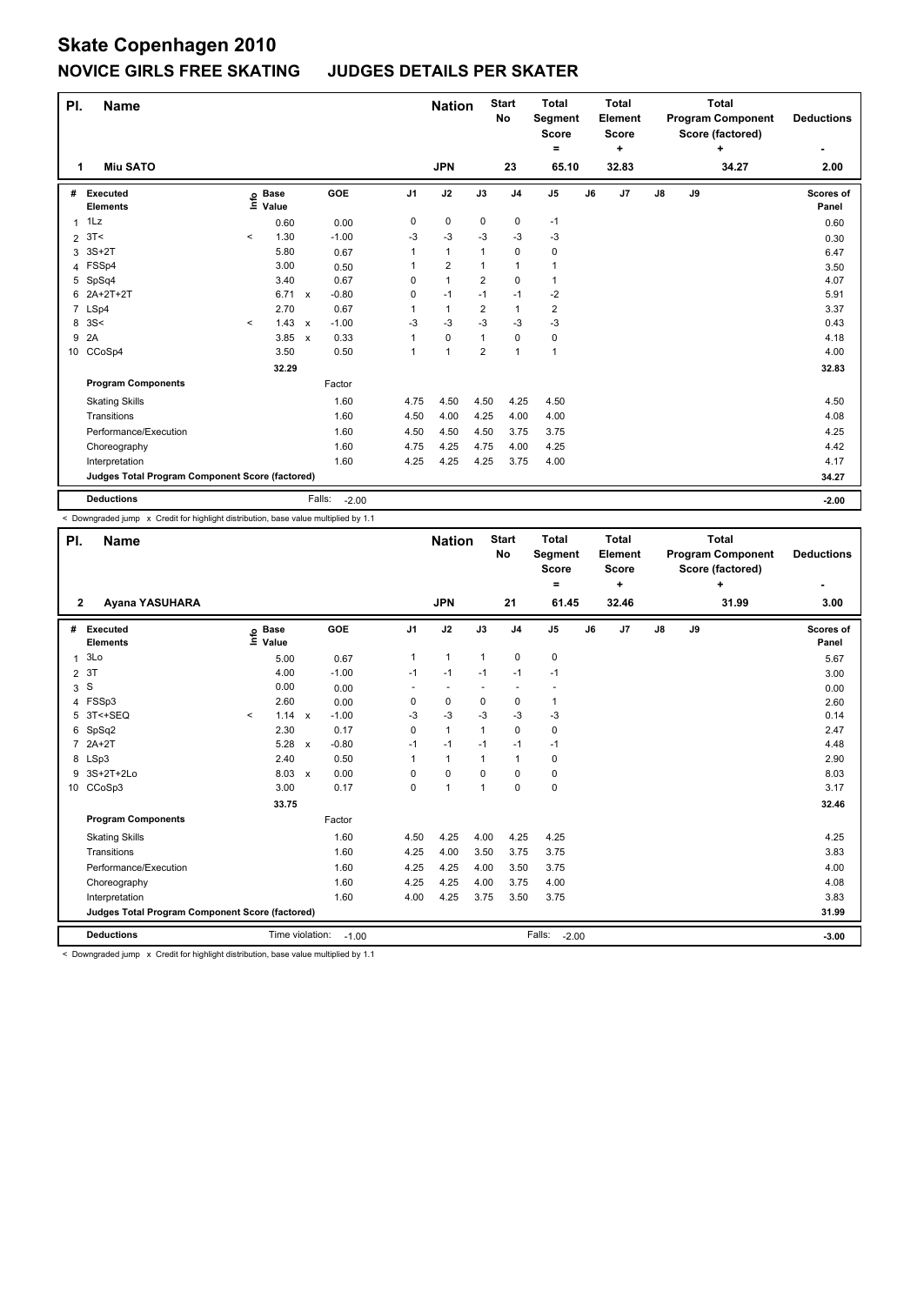| PI.            | <b>Name</b>                                     |         |                   |                           |         |                | <b>Nation</b> |      | <b>Start</b><br>No | <b>Total</b><br><b>Segment</b><br><b>Score</b><br>٠ |    | <b>Total</b><br>Element<br><b>Score</b><br>٠ |               |    | <b>Total</b><br><b>Program Component</b><br>Score (factored)<br>÷ | <b>Deductions</b>  |
|----------------|-------------------------------------------------|---------|-------------------|---------------------------|---------|----------------|---------------|------|--------------------|-----------------------------------------------------|----|----------------------------------------------|---------------|----|-------------------------------------------------------------------|--------------------|
| 3              | <b>Pernille SØRENSEN</b>                        |         |                   |                           |         |                | <b>DEN</b>    |      | 18                 | 60.57                                               |    | 31.63                                        |               |    | 28.94                                                             | 0.00               |
| #              | Executed<br><b>Elements</b>                     |         | e Base<br>⊆ Value |                           | GOE     | J <sub>1</sub> | J2            | J3   | J <sub>4</sub>     | J <sub>5</sub>                                      | J6 | J7                                           | $\mathsf{J}8$ | J9 |                                                                   | Scores of<br>Panel |
| 1              | 2Lo                                             |         | 1.50              |                           | 0.00    | 0              | $\pmb{0}$     | 0    | 0                  | $\mathbf 0$                                         |    |                                              |               |    |                                                                   | 1.50               |
| $\overline{2}$ | 3S+2T<+2Lo                                      | $\,<\,$ | 6.40              |                           | $-1.00$ | $-1$           | $-2$          | $-1$ | $-1$               | -1                                                  |    |                                              |               |    |                                                                   | 5.40               |
| 3              | 2F                                              |         | 1.70              |                           | 0.00    | 0              | $\mathbf 0$   | 0    | 0                  | 0                                                   |    |                                              |               |    |                                                                   | 1.70               |
|                | 4 FCSp1                                         |         | 1.90              |                           | 0.00    | 0              | 0             | 0    | $\Omega$           | 0                                                   |    |                                              |               |    |                                                                   | 1.90               |
| 5              | SpSq3                                           |         | 3.10              |                           | 0.00    | $-1$           | 0             | 0    | $\mathbf 0$        | $\pmb{0}$                                           |    |                                              |               |    |                                                                   | 3.10               |
| 6              | 3S                                              |         | 4.95              | $\mathsf{x}$              | $-1.00$ | $-1$           | $-1$          | $-1$ | $-1$               | $-1$                                                |    |                                              |               |    |                                                                   | 3.95               |
|                | 7 CoSp3                                         |         | 2.50              |                           | 0.00    | 0              | $\mathbf 0$   | 0    | 0                  | 0                                                   |    |                                              |               |    |                                                                   | 2.50               |
|                | 8 2A+2T                                         |         | 5.28              | $\mathsf{x}$              | 0.00    | 0              | 0             | 0    | 0                  | 0                                                   |    |                                              |               |    |                                                                   | 5.28               |
|                | 9 2Lo+2Lo                                       |         | 3.30              | $\boldsymbol{\mathsf{x}}$ | 0.00    | 0              | $-1$          | 0    | 0                  | $\mathbf 0$                                         |    |                                              |               |    |                                                                   | 3.30               |
|                | 10 CCoSp3                                       |         | 3.00              |                           | 0.00    | 0              | 0             | 0    | $\mathbf 0$        | $\mathbf 0$                                         |    |                                              |               |    |                                                                   | 3.00               |
|                |                                                 |         | 33.63             |                           |         |                |               |      |                    |                                                     |    |                                              |               |    |                                                                   | 31.63              |
|                | <b>Program Components</b>                       |         |                   |                           | Factor  |                |               |      |                    |                                                     |    |                                              |               |    |                                                                   |                    |
|                | <b>Skating Skills</b>                           |         |                   |                           | 1.60    | 4.25           | 3.75          | 3.75 | 3.75               | 3.75                                                |    |                                              |               |    |                                                                   | 3.75               |
|                | Transitions                                     |         |                   |                           | 1.60    | 4.25           | 3.25          | 3.50 | 3.50               | 3.25                                                |    |                                              |               |    |                                                                   | 3.42               |
|                | Performance/Execution                           |         |                   |                           | 1.60    | 4.00           | 3.50          | 3.75 | 3.50               | 3.50                                                |    |                                              |               |    |                                                                   | 3.58               |
|                | Choreography                                    |         |                   |                           | 1.60    | 3.75           | 3.50          | 4.00 | 3.75               | 3.25                                                |    |                                              |               |    |                                                                   | 3.67               |
|                | Interpretation                                  |         |                   |                           | 1.60    | 3.50           | 3.75          | 3.75 | 3.50               | 3.75                                                |    |                                              |               |    |                                                                   | 3.67               |
|                | Judges Total Program Component Score (factored) |         |                   |                           |         |                |               |      |                    |                                                     |    |                                              |               |    |                                                                   | 28.94              |
|                | <b>Deductions</b>                               |         |                   |                           |         |                |               |      |                    |                                                     |    |                                              |               |    |                                                                   | 0.00               |

< Downgraded jump x Credit for highlight distribution, base value multiplied by 1.1

| PI.            | <b>Name</b>                                     |                              |                           |         |                | <b>Nation</b> |                | <b>Start</b><br><b>No</b> | <b>Total</b><br>Segment<br><b>Score</b><br>۰ |    | <b>Total</b><br>Element<br><b>Score</b><br>÷ |    |    | Total<br><b>Program Component</b><br>Score (factored)<br>÷ | <b>Deductions</b><br>۰ |
|----------------|-------------------------------------------------|------------------------------|---------------------------|---------|----------------|---------------|----------------|---------------------------|----------------------------------------------|----|----------------------------------------------|----|----|------------------------------------------------------------|------------------------|
| 4              | <b>Thea RABE</b>                                |                              |                           |         |                | <b>NOR</b>    |                | 14                        | 54.96                                        |    | 24.96                                        |    |    | 30.00                                                      | 0.00                   |
| #              | Executed<br><b>Elements</b>                     | <b>Base</b><br>lnfo<br>Value |                           | GOE     | J <sub>1</sub> | J2            | J3             | J <sub>4</sub>            | J <sub>5</sub>                               | J6 | J7                                           | J8 | J9 |                                                            | Scores of<br>Panel     |
| $\mathbf{1}$   | $2T+2T+2T$                                      | 3.90                         |                           | $-0.30$ | $-1$           | $-1$          | $-1$           | $-1$                      | $-1$                                         |    |                                              |    |    |                                                            | 3.60                   |
| $\overline{2}$ | 2Lz                                             | 1.90                         |                           | 0.17    | 0              | $\mathbf 0$   | $\mathbf{1}$   | $\mathbf 0$               | $\mathbf{1}$                                 |    |                                              |    |    |                                                            | 2.07                   |
| 3              | 1A                                              | 0.80                         |                           | 0.33    | 0              | $\mathbf 0$   | -1             | $\overline{1}$            | 1                                            |    |                                              |    |    |                                                            | 1.13                   |
| 4              | CoSp3                                           | 2.50                         |                           | 0.17    | 1              | 0             | -1             | 0                         | 0                                            |    |                                              |    |    |                                                            | 2.67                   |
| 5              | $2F+2T$                                         | 3.00                         |                           | 0.00    | 0              | $\mathbf 0$   | 0              | 0                         | 0                                            |    |                                              |    |    |                                                            | 3.00                   |
| 6              | $2Lo+1T$                                        | 2.09                         | $\mathsf{x}$              | $-0.60$ | $-1$           | $-2$          | $-2$           | $-2$                      | $-2$                                         |    |                                              |    |    |                                                            | 1.49                   |
| $\overline{7}$ | FCSp3                                           | 2.80                         |                           | 0.17    | 0              | $\mathbf 0$   | $\overline{1}$ | $\mathbf 0$               | $\mathbf{1}$                                 |    |                                              |    |    |                                                            | 2.97                   |
| 8              | SpSq3                                           | 3.10                         |                           | 0.50    | 1              | $\mathbf{1}$  | 1              | $\overline{1}$            | $\mathbf{1}$                                 |    |                                              |    |    |                                                            | 3.60                   |
| 9              | 2S                                              | 1.43                         | $\boldsymbol{\mathsf{x}}$ | 0.00    | 0              | $\mathbf 0$   | 0              | 0                         | $\pmb{0}$                                    |    |                                              |    |    |                                                            | 1.43                   |
|                | 10 CCoSp3                                       | 3.00                         |                           | 0.00    | 0              | $\Omega$      | $\Omega$       | $\mathbf 0$               | $-1$                                         |    |                                              |    |    |                                                            | 3.00                   |
|                |                                                 | 24.52                        |                           |         |                |               |                |                           |                                              |    |                                              |    |    |                                                            | 24.96                  |
|                | <b>Program Components</b>                       |                              |                           | Factor  |                |               |                |                           |                                              |    |                                              |    |    |                                                            |                        |
|                | <b>Skating Skills</b>                           |                              |                           | 1.60    | 4.25           | 4.00          | 4.25           | 3.50                      | 3.75                                         |    |                                              |    |    |                                                            | 4.00                   |
|                | Transitions                                     |                              |                           | 1.60    | 4.00           | 3.25          | 4.00           | 3.00                      | 3.25                                         |    |                                              |    |    |                                                            | 3.50                   |
|                | Performance/Execution                           |                              |                           | 1.60    | 4.00           | 4.00          | 4.25           | 3.25                      | 3.50                                         |    |                                              |    |    |                                                            | 3.83                   |
|                | Choreography                                    |                              |                           | 1.60    | 3.75           | 4.00          | 4.50           | 3.25                      | 3.25                                         |    |                                              |    |    |                                                            | 3.67                   |
|                | Interpretation                                  |                              |                           | 1.60    | 3.50           | 4.00          | 4.25           | 3.50                      | 3.75                                         |    |                                              |    |    |                                                            | 3.75                   |
|                | Judges Total Program Component Score (factored) |                              |                           |         |                |               |                |                           |                                              |    |                                              |    |    |                                                            | 30.00                  |
|                | <b>Deductions</b>                               |                              |                           |         |                |               |                |                           |                                              |    |                                              |    |    |                                                            | 0.00                   |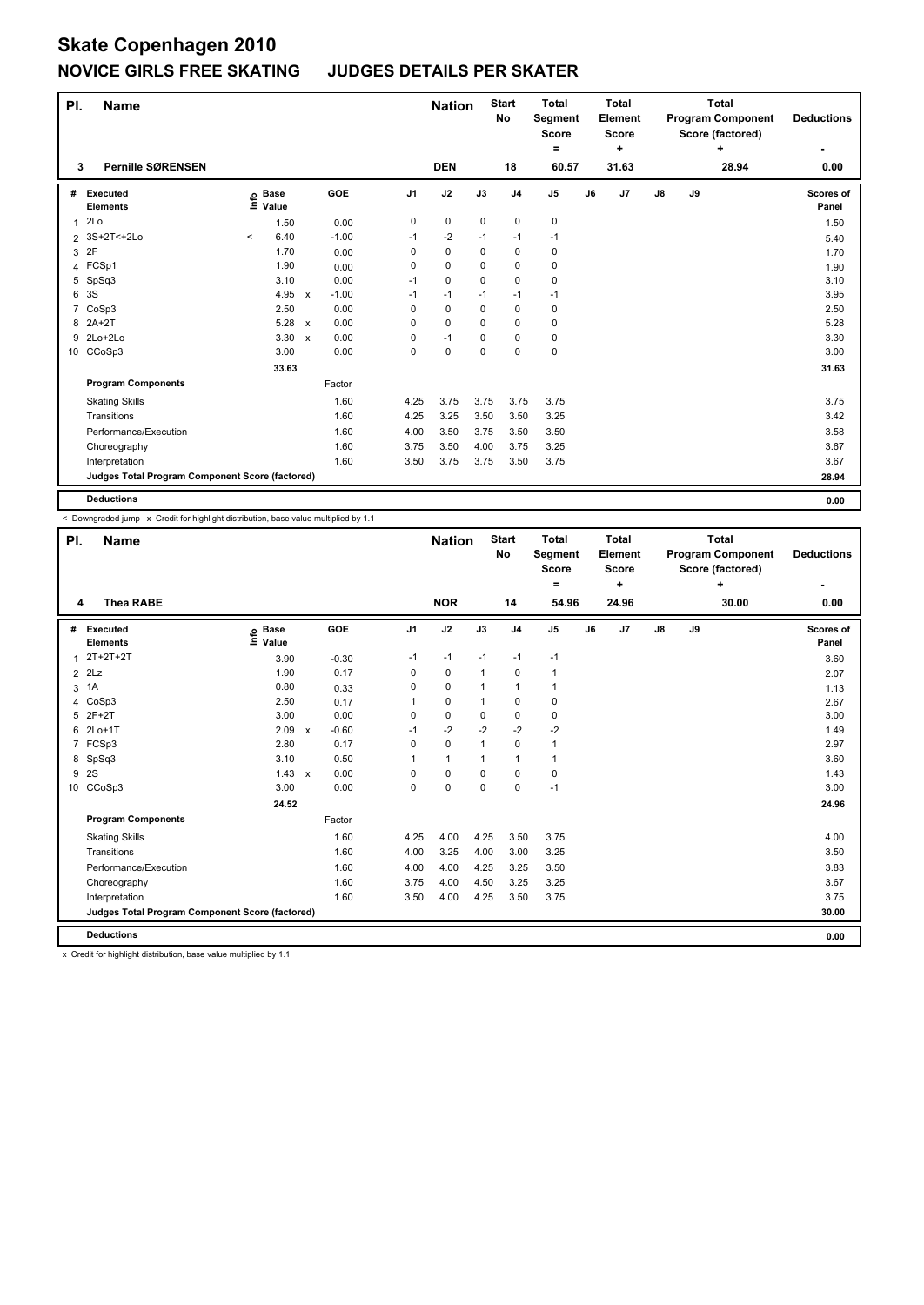| PI.            | <b>Name</b>                                     |                              |              |                   |                | <b>Nation</b> |                | <b>Start</b><br>No | <b>Total</b><br>Segment<br><b>Score</b><br>۰ |    | <b>Total</b><br>Element<br><b>Score</b><br>٠ |               |    | <b>Total</b><br><b>Program Component</b><br>Score (factored)<br>÷ | <b>Deductions</b>         |
|----------------|-------------------------------------------------|------------------------------|--------------|-------------------|----------------|---------------|----------------|--------------------|----------------------------------------------|----|----------------------------------------------|---------------|----|-------------------------------------------------------------------|---------------------------|
| 5              | Arina KLINOVITSKAJA                             |                              |              |                   |                | <b>FIN</b>    |                | 19                 | 50.15                                        |    | 23.01                                        |               |    | 28.14                                                             | 1.00                      |
| #              | Executed<br><b>Elements</b>                     | <b>Base</b><br>١nfo<br>Value |              | GOE               | J <sub>1</sub> | J2            | J3             | J <sub>4</sub>     | J <sub>5</sub>                               | J6 | J7                                           | $\mathsf{J}8$ | J9 |                                                                   | <b>Scores of</b><br>Panel |
| 1              | FCSp2                                           | 2.30                         |              | 0.50              | 0              | $\mathbf{1}$  | $\mathbf{1}$   | $\mathbf{1}$       | $\mathbf{1}$                                 |    |                                              |               |    |                                                                   | 2.80                      |
| 2              | $1A+2T$                                         | 2.10                         |              | 0.00              | 0              | $\pmb{0}$     | 0              | 0                  | $\pmb{0}$                                    |    |                                              |               |    |                                                                   | 2.10                      |
|                | 3 2F+2T                                         | 3.00                         |              | $-1.00$           | -3             | $-3$          | $-2$           | -3                 | -3                                           |    |                                              |               |    |                                                                   | 2.00                      |
|                | 4 2Lz+2T+2T                                     | 4.50                         |              | 0.00              | 0              | $\mathbf 0$   | 0              | 0                  | 0                                            |    |                                              |               |    |                                                                   | 4.50                      |
|                | 5 CCoSp2                                        | 2.50                         |              | 0.50              | 1              | 1             | 1              | $\overline{1}$     | $\mathbf{1}$                                 |    |                                              |               |    |                                                                   | 3.00                      |
| 6              | 1Lo                                             | 0.55                         | $\mathsf{x}$ | $-0.30$           | $-2$           | $-3$          | $-3$           | $-3$               | $-3$                                         |    |                                              |               |    |                                                                   | 0.25                      |
| $\overline{7}$ | 2F                                              | 1.87                         | $\mathsf{x}$ | $-0.10$           | 0              | $-1$          | $-1$           | 0                  | 0                                            |    |                                              |               |    |                                                                   | 1.77                      |
| 8              | 2Lz                                             | 2.09                         | $\mathsf{x}$ | $-0.10$           | $-1$           | $\mathbf 0$   | $-1$           | 0                  | 0                                            |    |                                              |               |    |                                                                   | 1.99                      |
| 9              | SpSq2                                           | 2.30                         |              | 0.07              | 0              | $\mathbf{1}$  | 1              | -1                 | $-1$                                         |    |                                              |               |    |                                                                   | 2.37                      |
|                | 10 LSp2                                         | 1.90                         |              | 0.33              | 0              | $\mathbf{1}$  | $\overline{2}$ | 0                  | $\mathbf{1}$                                 |    |                                              |               |    |                                                                   | 2.23                      |
|                |                                                 | 23.11                        |              |                   |                |               |                |                    |                                              |    |                                              |               |    |                                                                   | 23.01                     |
|                | <b>Program Components</b>                       |                              |              | Factor            |                |               |                |                    |                                              |    |                                              |               |    |                                                                   |                           |
|                | <b>Skating Skills</b>                           |                              |              | 1.60              | 3.75           | 3.75          | 3.50           | 3.50               | 3.75                                         |    |                                              |               |    |                                                                   | 3.67                      |
|                | Transitions                                     |                              |              | 1.60              | 3.50           | 3.75          | 3.25           | 3.50               | 3.50                                         |    |                                              |               |    |                                                                   | 3.50                      |
|                | Performance/Execution                           |                              |              | 1.60              | 3.50           | 3.50          | 3.75           | 3.25               | 3.25                                         |    |                                              |               |    |                                                                   | 3.42                      |
|                | Choreography                                    |                              |              | 1.60              | 3.75           | 3.50          | 3.75           | 3.25               | 3.50                                         |    |                                              |               |    |                                                                   | 3.58                      |
|                | Interpretation                                  |                              |              | 1.60              | 3.50           | 3.25          | 3.50           | 3.00               | 3.50                                         |    |                                              |               |    |                                                                   | 3.42                      |
|                | Judges Total Program Component Score (factored) |                              |              |                   |                |               |                |                    |                                              |    |                                              |               |    |                                                                   | 28.14                     |
|                | <b>Deductions</b>                               |                              |              | Falls:<br>$-1.00$ |                |               |                |                    |                                              |    |                                              |               |    |                                                                   | $-1.00$                   |

x Credit for highlight distribution, base value multiplied by 1.1

| PI.            | <b>Name</b>                                     |                              |                           |         |                | <b>Nation</b> |          | <b>Start</b><br>No | <b>Total</b><br>Segment<br><b>Score</b><br>۰ |    | <b>Total</b><br>Element<br><b>Score</b><br>÷ |               |    | <b>Total</b><br><b>Program Component</b><br>Score (factored)<br>÷ | <b>Deductions</b>  |
|----------------|-------------------------------------------------|------------------------------|---------------------------|---------|----------------|---------------|----------|--------------------|----------------------------------------------|----|----------------------------------------------|---------------|----|-------------------------------------------------------------------|--------------------|
| 6              | Kristinna Vagtborg JENSEN                       |                              |                           |         |                | <b>DEN</b>    |          | 20                 | 48.47                                        |    | 22.74                                        |               |    | 27.73                                                             | 2.00               |
| #              | Executed<br><b>Elements</b>                     | <b>Base</b><br>١nfo<br>Value |                           | GOE     | J <sub>1</sub> | J2            | J3       | J <sub>4</sub>     | J <sub>5</sub>                               | J6 | J7                                           | $\mathsf{J}8$ | J9 |                                                                   | Scores of<br>Panel |
| $\mathbf{1}$   | 2A<                                             | $\,<$<br>0.80                |                           | $-0.50$ | $-3$           | $-3$          | $-3$     | $-3$               | $-3$                                         |    |                                              |               |    |                                                                   | 0.30               |
| $\overline{2}$ | 2S                                              | 1.30                         |                           | 0.17    | 0              | $\mathbf 0$   | 1        | 0                  | 1                                            |    |                                              |               |    |                                                                   | 1.47               |
| 3              | 2Lz+2T+2Lo                                      | 4.70                         |                           | 0.00    | 0              | $\mathbf 0$   | $\Omega$ | 0                  | $-1$                                         |    |                                              |               |    |                                                                   | 4.70               |
|                | 4 FCSp1                                         | 1.90                         |                           | $-0.10$ | 0              | $-1$          | $\Omega$ | $-2$               | 0                                            |    |                                              |               |    |                                                                   | 1.80               |
| 5              | 2F                                              | 1.87 x                       |                           | 0.17    |                | $\mathbf 0$   |          | $\Omega$           | 0                                            |    |                                              |               |    |                                                                   | 2.04               |
| 6              | SpSq3                                           | 3.10                         |                           | 0.33    | 0              | $\mathbf{1}$  |          | 0                  | 1                                            |    |                                              |               |    |                                                                   | 3.43               |
| $\overline{7}$ | $2Lo+2Lo$                                       | $3.30 \times$                |                           | 0.00    | 0              | $\mathbf 0$   | $\Omega$ | $\mathbf 0$        | 0                                            |    |                                              |               |    |                                                                   | 3.30               |
|                | 8 LSp2                                          | 1.90                         |                           | 0.17    | 0              | $\mathbf{1}$  |          | $-1$               | 0                                            |    |                                              |               |    |                                                                   | 2.07               |
|                | 9 1F+1T                                         | 0.99                         | $\boldsymbol{\mathsf{x}}$ | $-0.03$ | 0              | 0             | $-1$     | $-1$               | 0                                            |    |                                              |               |    |                                                                   | 0.96               |
|                | 10 CCoSp2                                       | 2.50                         |                           | 0.17    | 0              | $\mathbf 0$   | 1        | $\mathbf{1}$       | 0                                            |    |                                              |               |    |                                                                   | 2.67               |
|                |                                                 | 22.36                        |                           |         |                |               |          |                    |                                              |    |                                              |               |    |                                                                   | 22.74              |
|                | <b>Program Components</b>                       |                              |                           | Factor  |                |               |          |                    |                                              |    |                                              |               |    |                                                                   |                    |
|                | <b>Skating Skills</b>                           |                              |                           | 1.60    | 4.00           | 3.25          | 3.75     | 3.25               | 3.75                                         |    |                                              |               |    |                                                                   | 3.58               |
|                | Transitions                                     |                              |                           | 1.60    | 3.75           | 2.75          | 3.25     | 3.25               | 3.50                                         |    |                                              |               |    |                                                                   | 3.33               |
|                | Performance/Execution                           |                              |                           | 1.60    | 3.50           | 3.00          | 3.50     | 3.00               | 3.25                                         |    |                                              |               |    |                                                                   | 3.25               |
|                | Choreography                                    |                              |                           | 1.60    | 3.75           | 3.50          | 3.75     | 3.50               | 3.75                                         |    |                                              |               |    |                                                                   | 3.67               |
|                | Interpretation                                  |                              |                           | 1.60    | 3.50           | 3.75          | 3.25     | 3.50               | 3.50                                         |    |                                              |               |    |                                                                   | 3.50               |
|                | Judges Total Program Component Score (factored) |                              |                           |         |                |               |          |                    |                                              |    |                                              |               |    |                                                                   | 27.73              |
|                | <b>Deductions</b>                               |                              | Falls:                    | $-2.00$ |                |               |          |                    |                                              |    |                                              |               |    |                                                                   | $-2.00$            |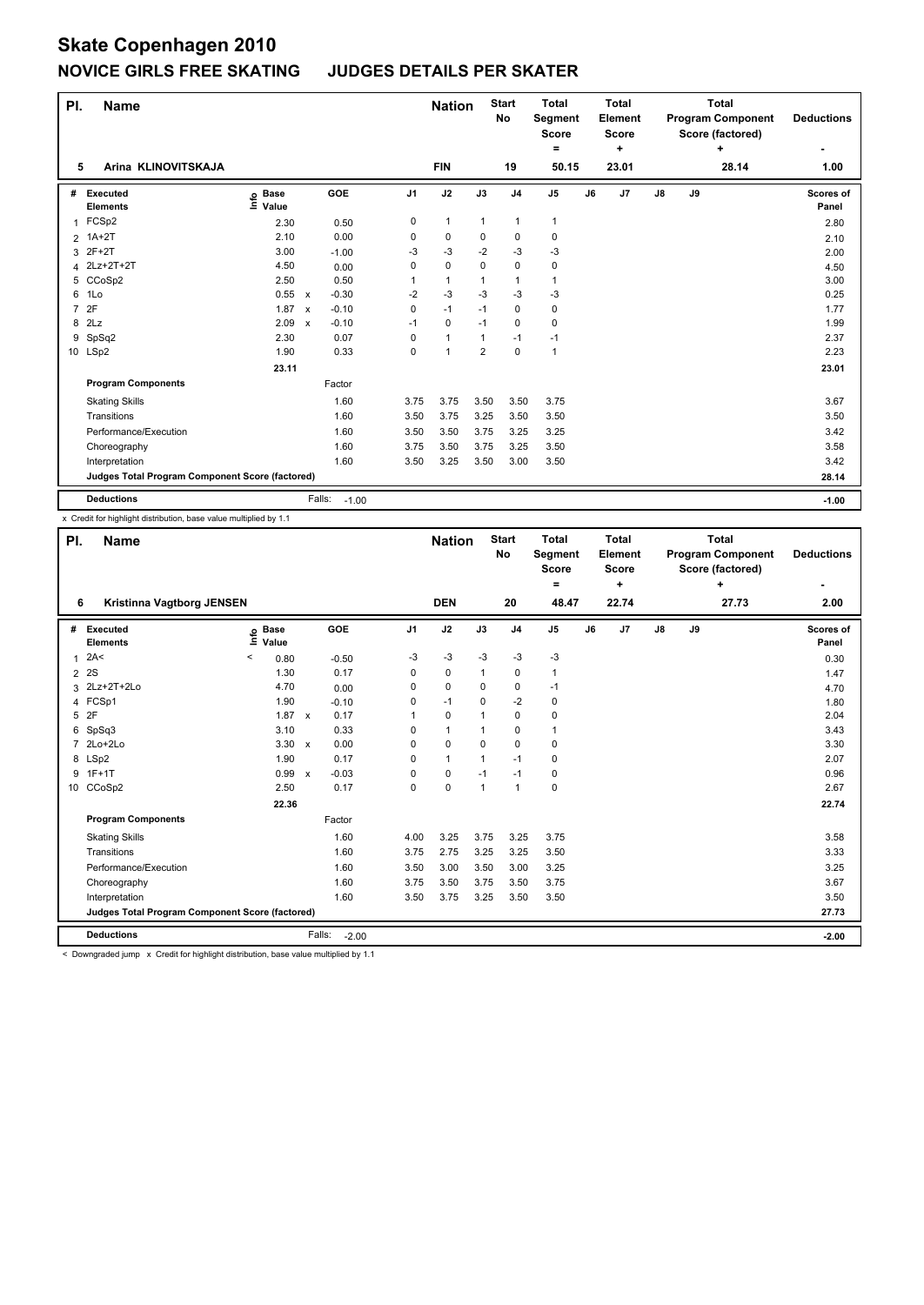| PI.            | <b>Name</b>                                     |                              |              |                   |                | <b>Nation</b> |          | <b>Start</b><br><b>No</b> | <b>Total</b><br>Segment<br><b>Score</b><br>۰ |    | <b>Total</b><br>Element<br><b>Score</b><br>٠ |               |    | <b>Total</b><br><b>Program Component</b><br>Score (factored)<br>÷ | <b>Deductions</b>         |
|----------------|-------------------------------------------------|------------------------------|--------------|-------------------|----------------|---------------|----------|---------------------------|----------------------------------------------|----|----------------------------------------------|---------------|----|-------------------------------------------------------------------|---------------------------|
| 7              | <b>Emma Norby PETERSEN</b>                      |                              |              |                   |                | <b>DEN</b>    |          | 17                        | 47.99                                        |    | 21.79                                        |               |    | 27.20                                                             | 1.00                      |
| #              | Executed<br><b>Elements</b>                     | <b>Base</b><br>١nfo<br>Value |              | GOE               | J <sub>1</sub> | J2            | J3       | J <sub>4</sub>            | J <sub>5</sub>                               | J6 | J7                                           | $\mathsf{J}8$ | J9 |                                                                   | <b>Scores of</b><br>Panel |
| 1              | 2A<                                             | <<br>0.80                    |              | $-0.50$           | $-3$           | $-3$          | $-3$     | $-3$                      | $-3$                                         |    |                                              |               |    |                                                                   | 0.30                      |
| $\overline{2}$ | 2F+2T+2T                                        | 4.30                         |              | $-1.00$           | $-3$           | $-3$          | $-2$     | $-3$                      | $-3$                                         |    |                                              |               |    |                                                                   | 3.30                      |
| 3              | 2S                                              | 1.30                         |              | 0.00              | 0              | $\mathbf 0$   | 0        | $\mathbf 0$               | $\mathbf{1}$                                 |    |                                              |               |    |                                                                   | 1.30                      |
|                | 4 SSp3                                          | 2.10                         |              | 0.00              | 0              | $\mathbf 0$   | $\Omega$ | 0                         | $\pmb{0}$                                    |    |                                              |               |    |                                                                   | 2.10                      |
| 5              | $2Lz+2T$                                        | 3.20                         |              | 0.00              | 0              | $\mathbf 0$   | $\Omega$ | -1                        | 0                                            |    |                                              |               |    |                                                                   | 3.20                      |
|                | 6 SpSq2                                         | 2.30                         |              | 0.00              | 0              | $\mathbf 0$   | 0        | 0                         | 0                                            |    |                                              |               |    |                                                                   | 2.30                      |
| 7              | FCSp1                                           | 1.90                         |              | 0.00              | 0              | $\mathbf 0$   | 0        | $-2$                      | 0                                            |    |                                              |               |    |                                                                   | 1.90                      |
|                | 8 2Lz+2T                                        | $3.52 \times$                |              | 0.00              | 0              | $\mathbf 0$   | $\Omega$ | 0                         | 0                                            |    |                                              |               |    |                                                                   | 3.52                      |
| 9              | 2F                                              | 1.87                         | $\mathsf{x}$ | 0.00              | 0              | $\pmb{0}$     | 0        | 0                         | $\pmb{0}$                                    |    |                                              |               |    |                                                                   | 1.87                      |
|                | 10 CCoSp1                                       | 2.00                         |              | 0.00              | 0              | $\mathbf 0$   | 0        | 0                         | $\pmb{0}$                                    |    |                                              |               |    |                                                                   | 2.00                      |
|                |                                                 | 23.29                        |              |                   |                |               |          |                           |                                              |    |                                              |               |    |                                                                   | 21.79                     |
|                | <b>Program Components</b>                       |                              |              | Factor            |                |               |          |                           |                                              |    |                                              |               |    |                                                                   |                           |
|                | <b>Skating Skills</b>                           |                              |              | 1.60              | 4.00           | 4.00          | 3.25     | 3.25                      | 3.50                                         |    |                                              |               |    |                                                                   | 3.58                      |
|                | Transitions                                     |                              |              | 1.60              | 3.75           | 3.75          | 2.75     | 3.25                      | 3.00                                         |    |                                              |               |    |                                                                   | 3.33                      |
|                | Performance/Execution                           |                              |              | 1.60              | 3.75           | 4.00          | 3.00     | 3.25                      | 3.25                                         |    |                                              |               |    |                                                                   | 3.42                      |
|                | Choreography                                    |                              |              | 1.60              | 4.00           | 3.75          | 3.25     | 3.50                      | 3.25                                         |    |                                              |               |    |                                                                   | 3.50                      |
|                | Interpretation                                  |                              |              | 1.60              | 3.50           | 3.75          | 3.00     | 3.00                      | 3.00                                         |    |                                              |               |    |                                                                   | 3.17                      |
|                | Judges Total Program Component Score (factored) |                              |              |                   |                |               |          |                           |                                              |    |                                              |               |    |                                                                   | 27.20                     |
|                | <b>Deductions</b>                               |                              |              | Falls:<br>$-1.00$ |                |               |          |                           |                                              |    |                                              |               |    |                                                                   | $-1.00$                   |

< Downgraded jump x Credit for highlight distribution, base value multiplied by 1.1

| PI. | <b>Name</b>                                     |                            |                           |            |                | <b>Nation</b> |          | <b>Start</b><br><b>No</b> | <b>Total</b><br>Segment<br><b>Score</b><br>$\equiv$ |    | <b>Total</b><br>Element<br><b>Score</b><br>٠ |               |    | <b>Total</b><br><b>Program Component</b><br>Score (factored)<br>٠ | <b>Deductions</b>  |
|-----|-------------------------------------------------|----------------------------|---------------------------|------------|----------------|---------------|----------|---------------------------|-----------------------------------------------------|----|----------------------------------------------|---------------|----|-------------------------------------------------------------------|--------------------|
| 8   | <b>Ida AAGAARD</b>                              |                            |                           |            |                | <b>DEN</b>    |          | 16                        | 47.15                                               |    | 22.15                                        |               |    | 26.00                                                             | 1.00               |
| #   | Executed<br><b>Elements</b>                     | e Base<br>⊆ Value<br>Value |                           | <b>GOE</b> | J <sub>1</sub> | J2            | J3       | J <sub>4</sub>            | J <sub>5</sub>                                      | J6 | J7                                           | $\mathsf{J}8$ | J9 |                                                                   | Scores of<br>Panel |
| 1   | 2A                                              | 3.50                       |                           | $-0.27$    | 0              | 0             | $-1$     | $-1$                      | 0                                                   |    |                                              |               |    |                                                                   | 3.23               |
|     | 2 2Lz+2T+2Lo                                    | 4.70                       |                           | $-0.50$    | $-1$           | $-1$          | $-2$     | $-2$                      | $-2$                                                |    |                                              |               |    |                                                                   | 4.20               |
|     | 3 LSp1                                          | 1.50                       |                           | $-0.30$    | $-1$           | $-1$          | $-1$     | $-1$                      | $-2$                                                |    |                                              |               |    |                                                                   | 1.20               |
|     | $4$ $2Lz$                                       | 1.90                       |                           | $-0.30$    | $-1$           | $-2$          | $-1$     | $\mathbf 0$               | $-1$                                                |    |                                              |               |    |                                                                   | 1.60               |
|     | 5 FCSp1                                         | 1.90                       |                           | $-0.10$    | $\Omega$       | $-1$          | $\Omega$ | $\mathbf 0$               | $-1$                                                |    |                                              |               |    |                                                                   | 1.80               |
| 6   | $2S+2T$                                         | 2.86                       | $\boldsymbol{\mathsf{x}}$ | 0.00       | 0              | 0             | 0        | $\mathbf 0$               | 0                                                   |    |                                              |               |    |                                                                   | 2.86               |
|     | 7 2Lz                                           | 2.09                       | $\boldsymbol{\mathsf{x}}$ | 0.00       | 0              | $\mathbf 0$   | 0        | 0                         | 0                                                   |    |                                              |               |    |                                                                   | 2.09               |
| 8   | 2F                                              | 1.87                       | $\boldsymbol{\mathsf{x}}$ | $-1.00$    | $-3$           | $-3$          | $-3$     | $-3$                      | $-3$                                                |    |                                              |               |    |                                                                   | 0.87               |
| 9   | SISt1                                           | 1.80                       |                           | 0.00       | $\Omega$       | $\mathbf 0$   | 0        | $\mathbf 0$               | 0                                                   |    |                                              |               |    |                                                                   | 1.80               |
| 10  | CCoSp2                                          | 2.50                       |                           | 0.00       | $\Omega$       | $\mathbf 0$   | $\Omega$ | $\mathbf 0$               | 0                                                   |    |                                              |               |    |                                                                   | 2.50               |
|     |                                                 | 24.62                      |                           |            |                |               |          |                           |                                                     |    |                                              |               |    |                                                                   | 22.15              |
|     | <b>Program Components</b>                       |                            |                           | Factor     |                |               |          |                           |                                                     |    |                                              |               |    |                                                                   |                    |
|     | <b>Skating Skills</b>                           |                            |                           | 1.60       | 3.75           | 3.50          | 3.50     | 3.25                      | 3.00                                                |    |                                              |               |    |                                                                   | 3.42               |
|     | Transitions                                     |                            |                           | 1.60       | 3.50           | 3.25          | 3.00     | 3.00                      | 2.75                                                |    |                                              |               |    |                                                                   | 3.08               |
|     | Performance/Execution                           |                            |                           | 1.60       | 3.50           | 3.50          | 3.25     | 3.00                      | 3.00                                                |    |                                              |               |    |                                                                   | 3.25               |
|     | Choreography                                    |                            |                           | 1.60       | 3.25           | 3.50          | 3.50     | 3.50                      | 3.25                                                |    |                                              |               |    |                                                                   | 3.42               |
|     | Interpretation                                  |                            |                           | 1.60       | 3.25           | 3.50          | 3.00     | 3.00                      | 3.00                                                |    |                                              |               |    |                                                                   | 3.08               |
|     | Judges Total Program Component Score (factored) |                            |                           |            |                |               |          |                           |                                                     |    |                                              |               |    |                                                                   | 26.00              |
|     | <b>Deductions</b>                               |                            | Falls:                    | $-1.00$    |                |               |          |                           |                                                     |    |                                              |               |    |                                                                   | $-1.00$            |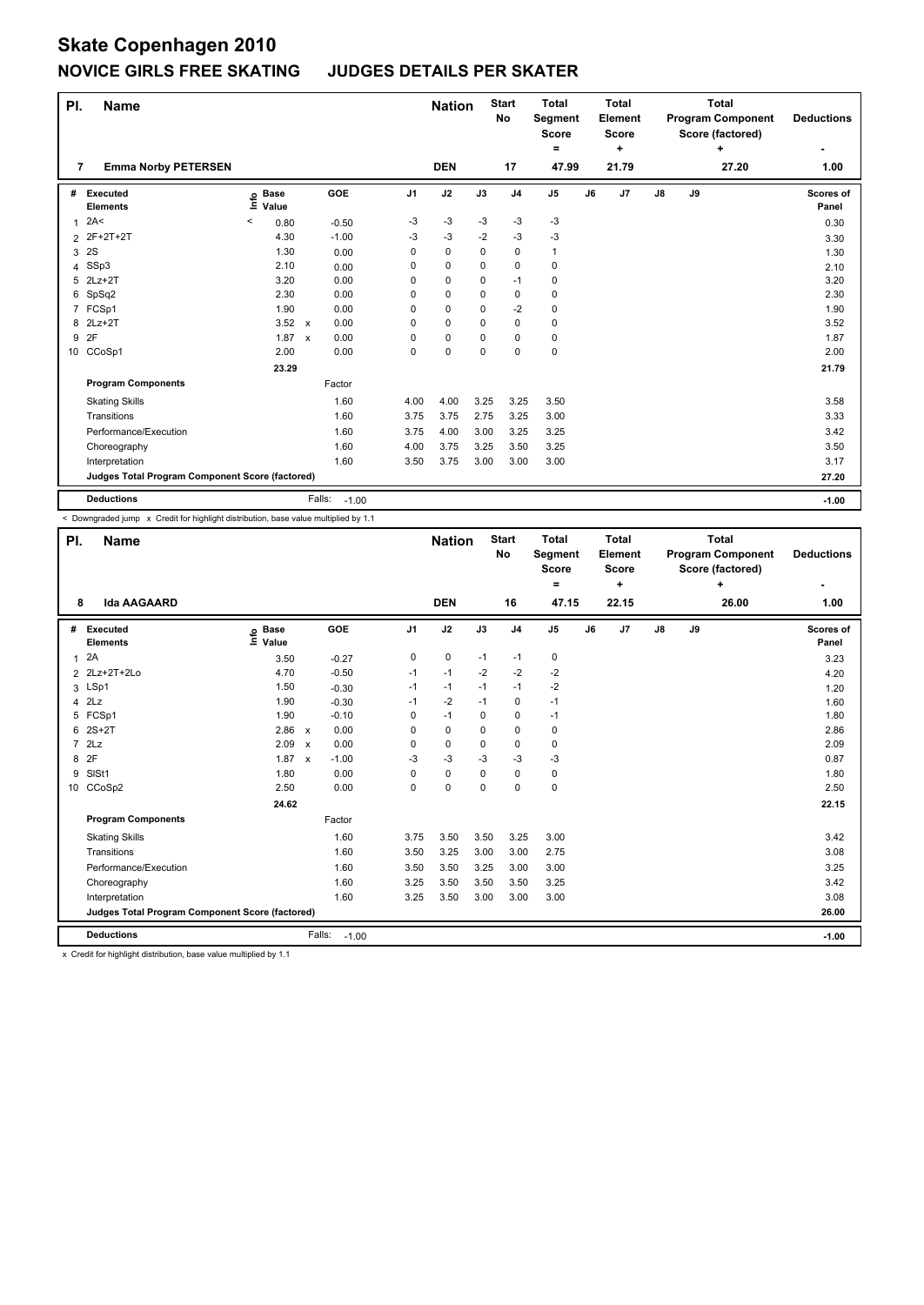| PI.            | <b>Name</b>                                     |                              |              |         |                | <b>Nation</b> |          | <b>Start</b><br>No | <b>Total</b><br><b>Segment</b><br><b>Score</b><br>۰ |    | <b>Total</b><br>Element<br><b>Score</b><br>٠ |               |    | <b>Total</b><br><b>Program Component</b><br>Score (factored)<br>٠ | <b>Deductions</b>  |
|----------------|-------------------------------------------------|------------------------------|--------------|---------|----------------|---------------|----------|--------------------|-----------------------------------------------------|----|----------------------------------------------|---------------|----|-------------------------------------------------------------------|--------------------|
| 9              | Lýdie LEOVÁ                                     |                              |              |         |                | <b>CZE</b>    |          | 10                 | 46.78                                               |    | 20.78                                        |               |    | 26.00                                                             | 0.00               |
| #              | Executed<br><b>Elements</b>                     | <b>Base</b><br>١nfo<br>Value |              | GOE     | J <sub>1</sub> | J2            | J3       | J <sub>4</sub>     | J <sub>5</sub>                                      | J6 | J7                                           | $\mathsf{J}8$ | J9 |                                                                   | Scores of<br>Panel |
|                | 2A+SEQ                                          | 2.80                         |              | $-0.80$ | $-1$           | $-1$          | $-1$     | $-1$               | $-2$                                                |    |                                              |               |    |                                                                   | 2.00               |
|                | 2 2Lz+2T                                        | 3.20                         |              | 0.00    | 0              | $\mathbf{1}$  | 0        | $-1$               | 0                                                   |    |                                              |               |    |                                                                   | 3.20               |
|                | 3 SpSq2                                         | 2.30                         |              | 0.00    | 0              | 0             | $-1$     | 0                  | 0                                                   |    |                                              |               |    |                                                                   | 2.30               |
| 4              | 2A                                              | 3.50                         |              | $-1.33$ | $-2$           | $-1$          | $-1$     | $-2$               | $-2$                                                |    |                                              |               |    |                                                                   | 2.17               |
| 5              | FCSp1                                           | 1.90                         |              | 0.00    | 0              | $-1$          | 0        | $\mathbf 0$        | $\pmb{0}$                                           |    |                                              |               |    |                                                                   | 1.90               |
|                | 6 2F+1T                                         | 2.31 x                       |              | $-0.50$ | $-1$           | $-2$          | $-2$     | $-1$               | $-2$                                                |    |                                              |               |    |                                                                   | 1.81               |
| $\overline{7}$ | 2Lo                                             | 1.65                         | $\mathsf{x}$ | 0.00    | 0              | $\mathbf 0$   | 1        | 0                  | $\mathbf 0$                                         |    |                                              |               |    |                                                                   | 1.65               |
|                | 8 CCoSp4                                        | 3.50                         |              | 0.00    | 0              | $\mathbf 0$   | $\Omega$ | 0                  | 0                                                   |    |                                              |               |    |                                                                   | 3.50               |
| 9              | 1F                                              | 0.55                         | $\mathsf{x}$ | 0.00    | 0              | $\mathbf 0$   | $\Omega$ | $\mathbf 0$        | $-2$                                                |    |                                              |               |    |                                                                   | 0.55               |
|                | 10 CCSp1                                        | 2.00                         |              | $-0.30$ | $-1$           | $\mathbf 0$   | $-1$     | $-1$               | $-2$                                                |    |                                              |               |    |                                                                   | 1.70               |
|                |                                                 | 23.71                        |              |         |                |               |          |                    |                                                     |    |                                              |               |    |                                                                   | 20.78              |
|                | <b>Program Components</b>                       |                              |              | Factor  |                |               |          |                    |                                                     |    |                                              |               |    |                                                                   |                    |
|                | <b>Skating Skills</b>                           |                              |              | 1.60    | 3.50           | 3.25          | 3.50     | 3.25               | 3.50                                                |    |                                              |               |    |                                                                   | 3.42               |
|                | Transitions                                     |                              |              | 1.60    | 3.50           | 3.00          | 3.00     | 3.00               | 3.25                                                |    |                                              |               |    |                                                                   | 3.08               |
|                | Performance/Execution                           |                              |              | 1.60    | 3.25           | 3.50          | 3.25     | 2.75               | 3.25                                                |    |                                              |               |    |                                                                   | 3.25               |
|                | Choreography                                    |                              |              | 1.60    | 3.50           | 3.25          | 3.50     | 3.00               | 3.50                                                |    |                                              |               |    |                                                                   | 3.42               |
|                | Interpretation                                  |                              |              | 1.60    | 3.25           | 3.50          | 3.00     | 2.50               | 3.00                                                |    |                                              |               |    |                                                                   | 3.08               |
|                | Judges Total Program Component Score (factored) |                              |              |         |                |               |          |                    |                                                     |    |                                              |               |    |                                                                   | 26.00              |
|                | <b>Deductions</b>                               |                              |              |         |                |               |          |                    |                                                     |    |                                              |               |    |                                                                   | 0.00               |

x Credit for highlight distribution, base value multiplied by 1.1

| PI.            | <b>Name</b>                                     |                            |                           |         |                | <b>Nation</b> |              | <b>Start</b><br>No | <b>Total</b><br>Segment<br><b>Score</b><br>$\equiv$ |    | <b>Total</b><br>Element<br><b>Score</b><br>٠ |    |    | <b>Total</b><br><b>Program Component</b><br>Score (factored)<br>+ | <b>Deductions</b><br>$\overline{\phantom{0}}$ |
|----------------|-------------------------------------------------|----------------------------|---------------------------|---------|----------------|---------------|--------------|--------------------|-----------------------------------------------------|----|----------------------------------------------|----|----|-------------------------------------------------------------------|-----------------------------------------------|
| 10             | <b>Nora FALK</b>                                |                            |                           |         |                | <b>SWE</b>    |              | 12                 | 46.51                                               |    | 22.17                                        |    |    | 25.34                                                             | 1.00                                          |
| #              | Executed<br><b>Elements</b>                     | e Base<br>⊑ Value<br>Value |                           | GOE     | J <sub>1</sub> | J2            | J3           | J <sub>4</sub>     | J5                                                  | J6 | J7                                           | J8 | J9 |                                                                   | <b>Scores of</b><br>Panel                     |
| $\mathbf{1}$   | 2Lz                                             | 1.90                       |                           | 0.00    | 0              | 0             | $\mathbf{1}$ | $\mathbf 0$        | 0                                                   |    |                                              |    |    |                                                                   | 1.90                                          |
|                | 2 1A+2T+2T                                      | 3.40                       |                           | $-0.20$ | $-1$           | 0             | 0            | $-1$               | $-1$                                                |    |                                              |    |    |                                                                   | 3.20                                          |
| 3              | 2Lz                                             | 1.90                       |                           | 0.00    | $\Omega$       | 0             | 1            | 0                  | 0                                                   |    |                                              |    |    |                                                                   | 1.90                                          |
|                | 4 FCSp1                                         | 1.90                       |                           | $-0.10$ | 0              | 0             | 0            | $-1$               | $-1$                                                |    |                                              |    |    |                                                                   | 1.80                                          |
| 5              | 2Lz                                             | 2.09                       | $\boldsymbol{\mathsf{x}}$ | $-0.50$ | $-1$           | $-2$          | $-2$         | $-1$               | $-2$                                                |    |                                              |    |    |                                                                   | 1.59                                          |
| 6              | SpSq1                                           | 1.80                       |                           | 0.00    | 0              | 0             | $\Omega$     | 0                  | $-1$                                                |    |                                              |    |    |                                                                   | 1.80                                          |
| $\overline{7}$ | $2F+2T$                                         | $3.30 \times$              |                           | $-0.40$ | $-1$           | $-2$          | $-2$         | $-1$               | $-1$                                                |    |                                              |    |    |                                                                   | 2.90                                          |
| 8              | CSSp3                                           | 2.60                       |                           | 0.00    | $\Omega$       | 0             | $\Omega$     | $\Omega$           | 0                                                   |    |                                              |    |    |                                                                   | 2.60                                          |
|                | 9 2S+1Lo                                        | 1.98                       | $\mathsf{x}$              | 0.00    | 0              | $\Omega$      | $\Omega$     | $\mathbf 0$        | $-1$                                                |    |                                              |    |    |                                                                   | 1.98                                          |
|                | 10 CCoSp2                                       | 2.50                       |                           | 0.00    | 0              | 0             | $\mathbf 0$  | $-1$               | 0                                                   |    |                                              |    |    |                                                                   | 2.50                                          |
|                |                                                 | 23.37                      |                           |         |                |               |              |                    |                                                     |    |                                              |    |    |                                                                   | 22.17                                         |
|                | <b>Program Components</b>                       |                            |                           | Factor  |                |               |              |                    |                                                     |    |                                              |    |    |                                                                   |                                               |
|                | <b>Skating Skills</b>                           |                            |                           | 1.60    | 3.75           | 3.50          | 3.25         | 3.25               | 3.50                                                |    |                                              |    |    |                                                                   | 3.42                                          |
|                | Transitions                                     |                            |                           | 1.60    | 3.50           | 3.25          | 3.00         | 2.75               | 2.75                                                |    |                                              |    |    |                                                                   | 3.00                                          |
|                | Performance/Execution                           |                            |                           | 1.60    | 3.25           | 3.50          | 3.25         | 3.00               | 3.00                                                |    |                                              |    |    |                                                                   | 3.17                                          |
|                | Choreography                                    |                            |                           | 1.60    | 3.50           | 3.25          | 3.25         | 3.25               | 3.00                                                |    |                                              |    |    |                                                                   | 3.25                                          |
|                | Interpretation                                  |                            |                           | 1.60    | 3.25           | 3.25          | 2.75         | 2.50               | 3.00                                                |    |                                              |    |    |                                                                   | 3.00                                          |
|                | Judges Total Program Component Score (factored) |                            |                           |         |                |               |              |                    |                                                     |    |                                              |    |    |                                                                   | 25.34                                         |
|                | <b>Deductions</b>                               |                            | Falls:                    | $-1.00$ |                |               |              |                    |                                                     |    |                                              |    |    |                                                                   | $-1.00$                                       |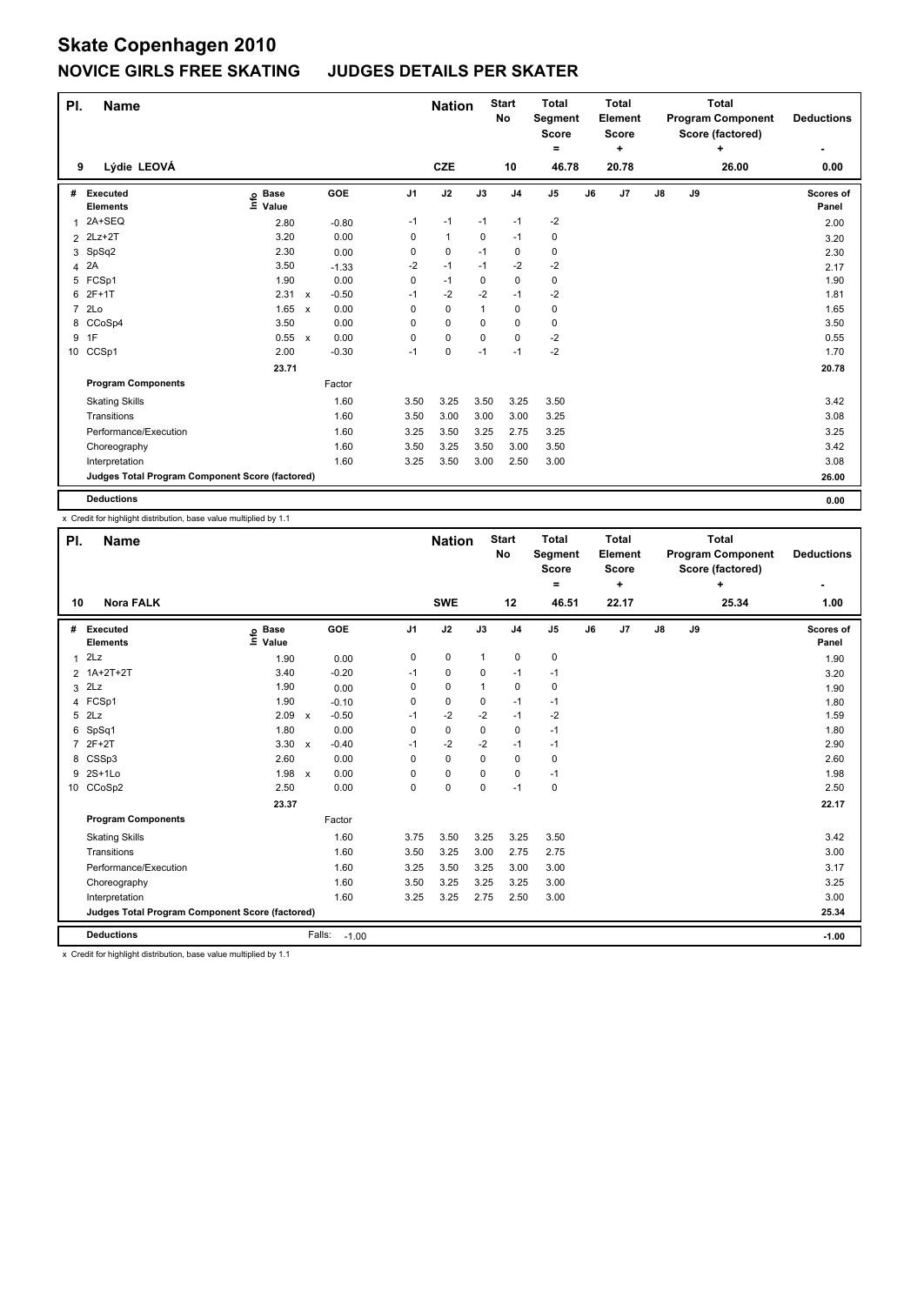| PI.            | <b>Name</b>                                     |      |                      |              |         |                | <b>Nation</b> |          | <b>Start</b><br>No | <b>Total</b><br>Segment<br><b>Score</b><br>۰ |    | <b>Total</b><br>Element<br><b>Score</b><br>٠ |               |    | <b>Total</b><br><b>Program Component</b><br>Score (factored)<br>٠ | <b>Deductions</b>  |
|----------------|-------------------------------------------------|------|----------------------|--------------|---------|----------------|---------------|----------|--------------------|----------------------------------------------|----|----------------------------------------------|---------------|----|-------------------------------------------------------------------|--------------------|
| 11             | <b>Julia MITOVSKI</b>                           |      |                      |              |         |                | <b>SWE</b>    |          | 22                 | 45.32                                        |    | 18.92                                        |               |    | 26.40                                                             | 0.00               |
| #              | Executed<br><b>Elements</b>                     | ١nfo | <b>Base</b><br>Value |              | GOE     | J <sub>1</sub> | J2            | J3       | J <sub>4</sub>     | J <sub>5</sub>                               | J6 | J7                                           | $\mathsf{J}8$ | J9 |                                                                   | Scores of<br>Panel |
| 1              | 1A                                              |      | 0.80                 |              | 0.00    | 0              | $\mathbf 0$   | 0        | $\mathbf 0$        | $\pmb{0}$                                    |    |                                              |               |    |                                                                   | 0.80               |
| $\overline{2}$ | $2Lo+2T$                                        |      | 2.80                 |              | 0.00    | 0              | $\pmb{0}$     | 0        | 0                  | $\pmb{0}$                                    |    |                                              |               |    |                                                                   | 2.80               |
|                | 3 FCSp1                                         |      | 1.90                 |              | $-0.30$ | $-1$           | $-1$          | 0        | -1                 | $-1$                                         |    |                                              |               |    |                                                                   | 1.60               |
|                | 4 2Lz+T                                         |      | 1.90                 |              | $-0.50$ | $-1$           | $-2$          | $-2$     | $-2$               | $-1$                                         |    |                                              |               |    |                                                                   | 1.40               |
| 5              | 2F+1T                                           |      | 2.31                 | $\mathsf{x}$ | $-0.30$ | $-2$           | $-1$          | $-1$     | $-1$               | $-1$                                         |    |                                              |               |    |                                                                   | 2.01               |
|                | 6 CCoSp2                                        |      | 2.50                 |              | $-0.30$ | $-1$           | $-1$          | $\Omega$ | $-1$               | $-1$                                         |    |                                              |               |    |                                                                   | 2.20               |
| $\overline{7}$ | SpSq4                                           |      | 3.40                 |              | 0.33    | 0              | $\mathbf{1}$  | 1        | 0                  | 0                                            |    |                                              |               |    |                                                                   | 3.73               |
| 8              | 2S                                              |      | 1.43                 | $\mathsf{x}$ | 0.00    | 0              | $\mathbf 0$   | $\Omega$ | 0                  | 0                                            |    |                                              |               |    |                                                                   | 1.43               |
| 9              | 2Lo                                             |      | 1.65                 | $\mathsf{x}$ | $-0.30$ | $-1$           | $-1$          | $-1$     | $-1$               | $-1$                                         |    |                                              |               |    |                                                                   | 1.35               |
|                | 10 CoSp1                                        |      | 1.70                 |              | $-0.10$ | 0              | $\mathbf 0$   | $-1$     | $\mathbf 0$        | $-1$                                         |    |                                              |               |    |                                                                   | 1.60               |
|                |                                                 |      | 20.39                |              |         |                |               |          |                    |                                              |    |                                              |               |    |                                                                   | 18.92              |
|                | <b>Program Components</b>                       |      |                      |              | Factor  |                |               |          |                    |                                              |    |                                              |               |    |                                                                   |                    |
|                | <b>Skating Skills</b>                           |      |                      |              | 1.60    | 3.50           | 3.50          | 3.50     | 3.25               | 3.75                                         |    |                                              |               |    |                                                                   | 3.50               |
|                | Transitions                                     |      |                      |              | 1.60    | 3.50           | 3.00          | 3.00     | 3.00               | 3.00                                         |    |                                              |               |    |                                                                   | 3.00               |
|                | Performance/Execution                           |      |                      |              | 1.60    | 3.25           | 3.50          | 3.50     | 2.75               | 3.75                                         |    |                                              |               |    |                                                                   | 3.42               |
|                | Choreography                                    |      |                      |              | 1.60    | 3.50           | 3.25          | 3.50     | 3.00               | 3.25                                         |    |                                              |               |    |                                                                   | 3.33               |
|                | Interpretation                                  |      |                      |              | 1.60    | 3.25           | 3.25          | 3.25     | 2.75               | 3.75                                         |    |                                              |               |    |                                                                   | 3.25               |
|                | Judges Total Program Component Score (factored) |      |                      |              |         |                |               |          |                    |                                              |    |                                              |               |    |                                                                   | 26.40              |
|                | <b>Deductions</b>                               |      |                      |              |         |                |               |          |                    |                                              |    |                                              |               |    |                                                                   | 0.00               |

x Credit for highlight distribution, base value multiplied by 1.1 ! Jump take off with wrong edge (short)

| PI.             | <b>Name</b>                                     |      |                      |                           |                   |                | <b>Nation</b> |              | <b>Start</b><br>No | <b>Total</b><br>Segment<br><b>Score</b><br>= |    | <b>Total</b><br>Element<br><b>Score</b><br>٠ |               |    | <b>Total</b><br><b>Program Component</b><br>Score (factored)<br>٠ | <b>Deductions</b>         |
|-----------------|-------------------------------------------------|------|----------------------|---------------------------|-------------------|----------------|---------------|--------------|--------------------|----------------------------------------------|----|----------------------------------------------|---------------|----|-------------------------------------------------------------------|---------------------------|
| 12              | Lea BROC                                        |      |                      |                           |                   |                | <b>GBR</b>    |              | $\overline{7}$     | 44.84                                        |    | 21.44                                        |               |    | 24.40                                                             | 1.00                      |
| #               | Executed<br><b>Elements</b>                     | Info | <b>Base</b><br>Value |                           | GOE               | J <sub>1</sub> | J2            | J3           | J <sub>4</sub>     | J <sub>5</sub>                               | J6 | J7                                           | $\mathsf{J}8$ | J9 |                                                                   | <b>Scores of</b><br>Panel |
| 1               | LSp3                                            |      | 2.40                 |                           | 0.50              | 1              | $\mathbf{1}$  | $\mathbf{1}$ | $\mathbf{1}$       | $\mathbf{1}$                                 |    |                                              |               |    |                                                                   | 2.90                      |
| $\overline{2}$  | SpSq2                                           |      | 2.30                 |                           | 0.00              | 0              | 0             | $\Omega$     | 0                  | $\mathbf{1}$                                 |    |                                              |               |    |                                                                   | 2.30                      |
| 3               | 1A                                              |      | 0.80                 |                           | 0.00              | 0              | 0             | 0            | 0                  | 0                                            |    |                                              |               |    |                                                                   | 0.80                      |
| 4               | 2F                                              |      | 1.70                 |                           | $-0.60$           | $-2$           | $-2$          | $-2$         | $-2$               | $-2$                                         |    |                                              |               |    |                                                                   | 1.10                      |
| 5               | FSSp2                                           |      | 2.30                 |                           | $-0.30$           | $-1$           | $-1$          | $-1$         | $-2$               | $-1$                                         |    |                                              |               |    |                                                                   | 2.00                      |
| 6               | $2F+2T$                                         |      | 3.30                 | $\mathsf{x}$              | 0.00              | 0              | $\pmb{0}$     | 0            | $\mathbf 0$        | 0                                            |    |                                              |               |    |                                                                   | 3.30                      |
| $\overline{7}$  | $2Lz+2T$                                        | e    | 3.52                 | $\boldsymbol{\mathsf{x}}$ | $-1.00$           | -3             | $-2$          | -3           | -3                 | -3                                           |    |                                              |               |    |                                                                   | 2.52                      |
|                 | 8 CCoSp3                                        |      | 3.00                 |                           | 0.00              | $-1$           | $\mathbf 0$   | $\Omega$     | $\mathbf 0$        | 0                                            |    |                                              |               |    |                                                                   | 3.00                      |
| 9               | 2 <sub>LO</sub>                                 |      | 1.65                 | $\mathsf{x}$              | 0.00              | $\Omega$       | $\mathbf 0$   | $\Omega$     | $\mathbf 0$        | $\mathbf 0$                                  |    |                                              |               |    |                                                                   | 1.65                      |
| 10 <sup>1</sup> | $2F+T$                                          |      | 1.87                 | $\mathsf{x}$              | 0.00              | $\mathbf 0$    | $-1$          | $\mathbf 0$  | $\mathbf 0$        | $\pmb{0}$                                    |    |                                              |               |    |                                                                   | 1.87                      |
|                 |                                                 |      | 22.84                |                           |                   |                |               |              |                    |                                              |    |                                              |               |    |                                                                   | 21.44                     |
|                 | <b>Program Components</b>                       |      |                      |                           | Factor            |                |               |              |                    |                                              |    |                                              |               |    |                                                                   |                           |
|                 | <b>Skating Skills</b>                           |      |                      |                           | 1.60              | 3.50           | 3.50          | 3.00         | 2.75               | 3.25                                         |    |                                              |               |    |                                                                   | 3.25                      |
|                 | Transitions                                     |      |                      |                           | 1.60              | 3.25           | 3.00          | 2.50         | 2.25               | 3.00                                         |    |                                              |               |    |                                                                   | 2.83                      |
|                 | Performance/Execution                           |      |                      |                           | 1.60              | 3.00           | 3.25          | 2.75         | 2.25               | 3.50                                         |    |                                              |               |    |                                                                   | 3.00                      |
|                 | Choreography                                    |      |                      |                           | 1.60              | 3.25           | 3.25          | 3.00         | 2.50               | 3.25                                         |    |                                              |               |    |                                                                   | 3.17                      |
|                 | Interpretation                                  |      |                      |                           | 1.60              | 3.00           | 3.25          | 2.75         | 2.25               | 3.50                                         |    |                                              |               |    |                                                                   | 3.00                      |
|                 | Judges Total Program Component Score (factored) |      |                      |                           |                   |                |               |              |                    |                                              |    |                                              |               |    |                                                                   | 24.40                     |
|                 | <b>Deductions</b>                               |      |                      |                           | Falls:<br>$-1.00$ |                |               |              |                    |                                              |    |                                              |               |    |                                                                   | $-1.00$                   |

x Credit for highlight distribution, base value multiplied by 1.1 e Jump take off with wrong edge (long)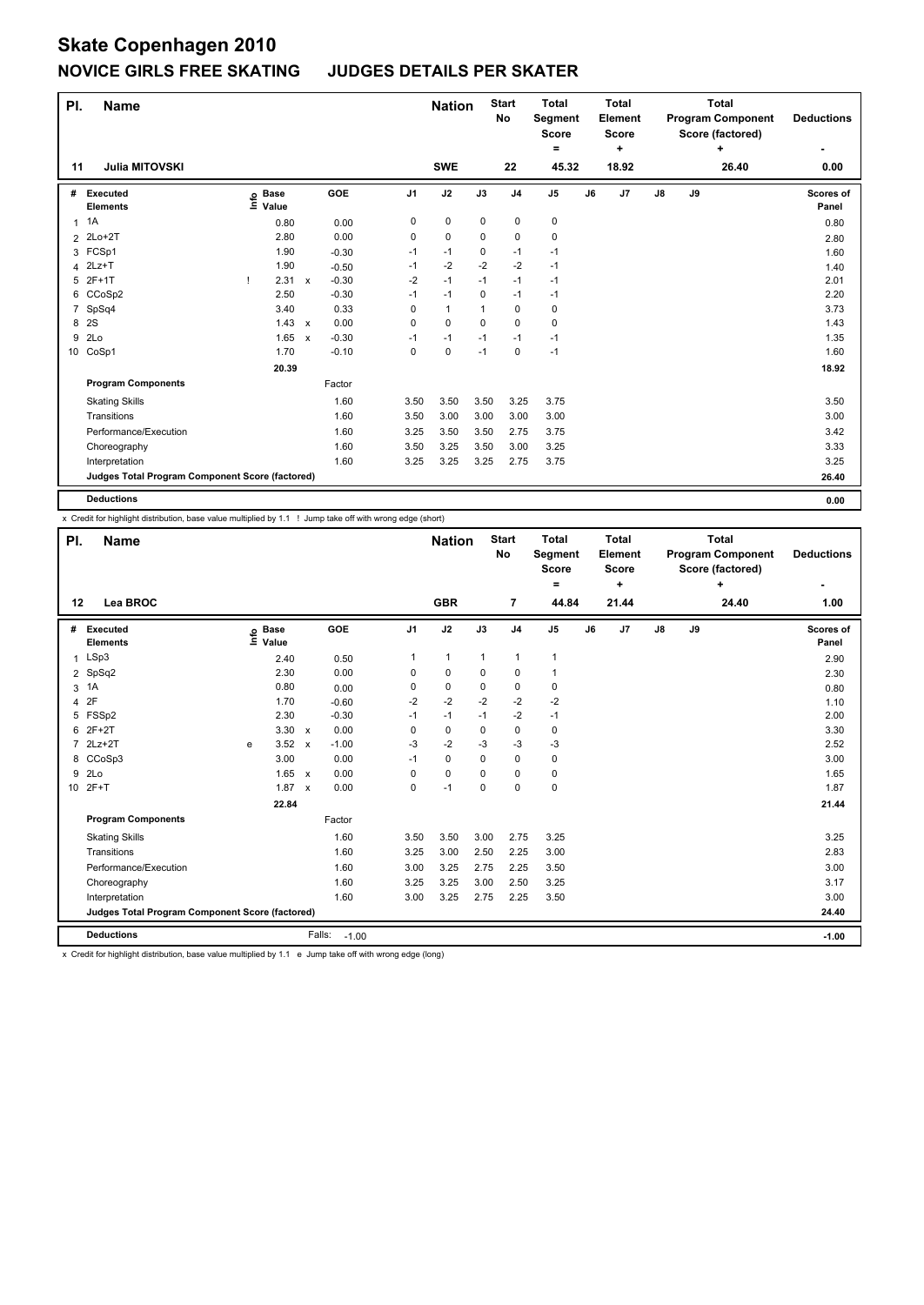| PI.            | <b>Name</b>                                     |                              |              |         |                | <b>Nation</b> |      | <b>Start</b><br>No | <b>Total</b><br>Segment<br><b>Score</b><br>$=$ |    | <b>Total</b><br>Element<br><b>Score</b><br>٠ |               |    | <b>Total</b><br><b>Program Component</b><br>Score (factored)<br>٠ | <b>Deductions</b>  |
|----------------|-------------------------------------------------|------------------------------|--------------|---------|----------------|---------------|------|--------------------|------------------------------------------------|----|----------------------------------------------|---------------|----|-------------------------------------------------------------------|--------------------|
| 13             | <b>Melissa ANDREASEN</b>                        |                              |              |         |                | <b>DEN</b>    |      | 11                 | 42.97                                          |    | 18.70                                        |               |    | 24.27                                                             | 0.00               |
| #              | Executed<br><b>Elements</b>                     | <b>Base</b><br>١ifo<br>Value |              | GOE     | J <sub>1</sub> | J2            | J3   | J <sub>4</sub>     | $\mathsf{J}5$                                  | J6 | J7                                           | $\mathsf{J}8$ | J9 |                                                                   | Scores of<br>Panel |
|                | $2Lz+2Lo<$                                      | 2.40<br>$\,<\,$              |              | $-0.60$ | $-2$           | $-2$          | $-2$ | $-2$               | $-3$                                           |    |                                              |               |    |                                                                   | 1.80               |
| 2              | 2S                                              | 1.30                         |              | 0.00    | 0              | 0             | 0    | 0                  | $\pmb{0}$                                      |    |                                              |               |    |                                                                   | 1.30               |
|                | 3 FSSp2                                         | 2.30                         |              | 0.00    | 0              | 0             | 0    | 0                  | 0                                              |    |                                              |               |    |                                                                   | 2.30               |
|                | 4 2Lo                                           | 1.50                         |              | 0.17    | 0              | 1             | 1    | 0                  | 0                                              |    |                                              |               |    |                                                                   | 1.67               |
| 5              | 1A                                              | 0.80                         |              | 0.00    | 0              | 0             | 0    | 0                  | 0                                              |    |                                              |               |    |                                                                   | 0.80               |
|                | 6 CSSp1                                         | 1.90                         |              | 0.17    | 0              | $\mathbf{1}$  | 0    | $\mathbf 0$        | $\overline{1}$                                 |    |                                              |               |    |                                                                   | 2.07               |
| $\overline{7}$ | SIS <sub>t1</sub>                               | 1.80                         |              | 0.00    | 0              | 0             | 0    | 0                  | 0                                              |    |                                              |               |    |                                                                   | 1.80               |
| 8              | 2Lz+1Lo                                         | 2.64                         | $\mathsf{x}$ | $-0.60$ | $-2$           | $-2$          | $-2$ | $-2$               | $-2$                                           |    |                                              |               |    |                                                                   | 2.04               |
|                | 9 2F+2Lo                                        | 3.52                         | $\mathsf{x}$ | $-0.60$ | $-2$           | $-2$          | $-2$ | $-1$               | $-2$                                           |    |                                              |               |    |                                                                   | 2.92               |
|                | 10 CCoSp1                                       | 2.00                         |              | 0.00    | $\Omega$       | 0             | 0    | 0                  | $\mathbf 0$                                    |    |                                              |               |    |                                                                   | 2.00               |
|                |                                                 | 20.16                        |              |         |                |               |      |                    |                                                |    |                                              |               |    |                                                                   | 18.70              |
|                | <b>Program Components</b>                       |                              |              | Factor  |                |               |      |                    |                                                |    |                                              |               |    |                                                                   |                    |
|                | <b>Skating Skills</b>                           |                              |              | 1.60    | 3.50           | 3.75          | 3.50 | 3.00               | 3.00                                           |    |                                              |               |    |                                                                   | 3.33               |
|                | Transitions                                     |                              |              | 1.60    | 3.25           | 3.25          | 2.75 | 2.50               | 2.75                                           |    |                                              |               |    |                                                                   | 2.92               |
|                | Performance/Execution                           |                              |              | 1.60    | 3.00           | 3.50          | 3.00 | 2.25               | 2.75                                           |    |                                              |               |    |                                                                   | 2.92               |
|                | Choreography                                    |                              |              | 1.60    | 3.25           | 3.25          | 3.00 | 3.00               | 3.00                                           |    |                                              |               |    |                                                                   | 3.08               |
|                | Interpretation                                  |                              |              | 1.60    | 3.00           | 3.25          | 2.75 | 2.50               | 3.00                                           |    |                                              |               |    |                                                                   | 2.92               |
|                | Judges Total Program Component Score (factored) |                              |              |         |                |               |      |                    |                                                |    |                                              |               |    |                                                                   | 24.27              |
|                | <b>Deductions</b>                               |                              |              |         |                |               |      |                    |                                                |    |                                              |               |    |                                                                   | 0.00               |

< Downgraded jump x Credit for highlight distribution, base value multiplied by 1.1

| PI.            | <b>Name</b>                                     |                            |              |            |                | <b>Nation</b> |          | <b>Start</b><br>No | <b>Total</b><br><b>Segment</b><br><b>Score</b><br>$\equiv$ |    | <b>Total</b><br><b>Element</b><br><b>Score</b><br>÷ |               |    | <b>Total</b><br><b>Program Component</b><br>Score (factored)<br>÷ | <b>Deductions</b><br>٠ |
|----------------|-------------------------------------------------|----------------------------|--------------|------------|----------------|---------------|----------|--------------------|------------------------------------------------------------|----|-----------------------------------------------------|---------------|----|-------------------------------------------------------------------|------------------------|
| 14             | <b>Elin GULLSTRAND</b>                          |                            |              |            |                | <b>SWE</b>    |          | 6                  | 41.74                                                      |    | 20.13                                               |               |    | 21.61                                                             | 0.00                   |
| #              | <b>Executed</b><br><b>Elements</b>              | e Base<br>⊆ Value<br>Value |              | <b>GOE</b> | J <sub>1</sub> | J2            | J3       | J <sub>4</sub>     | J <sub>5</sub>                                             | J6 | J <sub>7</sub>                                      | $\mathsf{J}8$ | J9 |                                                                   | Scores of<br>Panel     |
| 1              | $2Lz+2T$                                        | 3.20                       |              | $-0.30$    | $-1$           | $-1$          | $-1$     | $-1$               | $-1$                                                       |    |                                                     |               |    |                                                                   | 2.90                   |
| $\overline{2}$ | 2S                                              | 1.30                       |              | 0.00       | 0              | $\pmb{0}$     | 0        | $\pmb{0}$          | $\pmb{0}$                                                  |    |                                                     |               |    |                                                                   | 1.30                   |
| 3              | 2Lz                                             | 1.90                       |              | 0.00       | $-1$           | $\mathbf 0$   | $\Omega$ | $\mathbf 0$        | $\mathbf 0$                                                |    |                                                     |               |    |                                                                   | 1.90                   |
|                | 4 CCoSp3                                        | 3.00                       |              | $-0.30$    | 0              | $-1$          | $-1$     | $-1$               | $-1$                                                       |    |                                                     |               |    |                                                                   | 2.70                   |
| 5              | SpSq1                                           | 1.80                       |              | 0.00       | $-1$           | $\mathbf 0$   | $\Omega$ | $\mathbf 0$        | $\mathbf 0$                                                |    |                                                     |               |    |                                                                   | 1.80                   |
| 6              | $1A+2T$                                         | 2.31                       | $\mathsf{x}$ | 0.00       | 0              | $\mathbf 0$   | 0        | 0                  | 0                                                          |    |                                                     |               |    |                                                                   | 2.31                   |
| $\overline{7}$ | 2Lo                                             | 1.65                       | $\mathsf{x}$ | 0.00       | 0              | $\mathbf 0$   | 0        | $\mathbf 0$        | 0                                                          |    |                                                     |               |    |                                                                   | 1.65                   |
| 8              | CSSp2                                           | 2.30                       |              | 0.00       | 0              | $\mathbf 0$   | 0        | $\mathbf 0$        | $-1$                                                       |    |                                                     |               |    |                                                                   | 2.30                   |
| 9              | 2F                                              | 1.87                       | $\mathbf{x}$ | 0.00       | $\Omega$       | $\mathbf 0$   | $\Omega$ | 0                  | 0                                                          |    |                                                     |               |    |                                                                   | 1.87                   |
|                | 10 FCSp1                                        | 1.90                       |              | $-0.50$    | $-1$           | $-2$          | $-2$     | $-2$               | $-1$                                                       |    |                                                     |               |    |                                                                   | 1.40                   |
|                |                                                 | 21.23                      |              |            |                |               |          |                    |                                                            |    |                                                     |               |    |                                                                   | 20.13                  |
|                | <b>Program Components</b>                       |                            |              | Factor     |                |               |          |                    |                                                            |    |                                                     |               |    |                                                                   |                        |
|                | <b>Skating Skills</b>                           |                            |              | 1.60       | 2.75           | 2.75          | 3.00     | 3.00               | 3.25                                                       |    |                                                     |               |    |                                                                   | 2.92                   |
|                | Transitions                                     |                            |              | 1.60       | 2.75           | 2.50          | 2.75     | 2.50               | 3.50                                                       |    |                                                     |               |    |                                                                   | 2.67                   |
|                | Performance/Execution                           |                            |              | 1.60       | 2.50           | 2.75          | 3.00     | 2.25               | 3.00                                                       |    |                                                     |               |    |                                                                   | 2.75                   |
|                | Choreography                                    |                            |              | 1.60       | 2.25           | 2.50          | 3.25     | 2.50               | 3.25                                                       |    |                                                     |               |    |                                                                   | 2.75                   |
|                | Interpretation                                  |                            |              | 1.60       | 2.25           | 2.50          | 2.50     | 2.25               | 3.25                                                       |    |                                                     |               |    |                                                                   | 2.42                   |
|                | Judges Total Program Component Score (factored) |                            |              |            |                |               |          |                    |                                                            |    |                                                     |               |    |                                                                   | 21.61                  |
|                | <b>Deductions</b>                               |                            |              |            |                |               |          |                    |                                                            |    |                                                     |               |    |                                                                   | 0.00                   |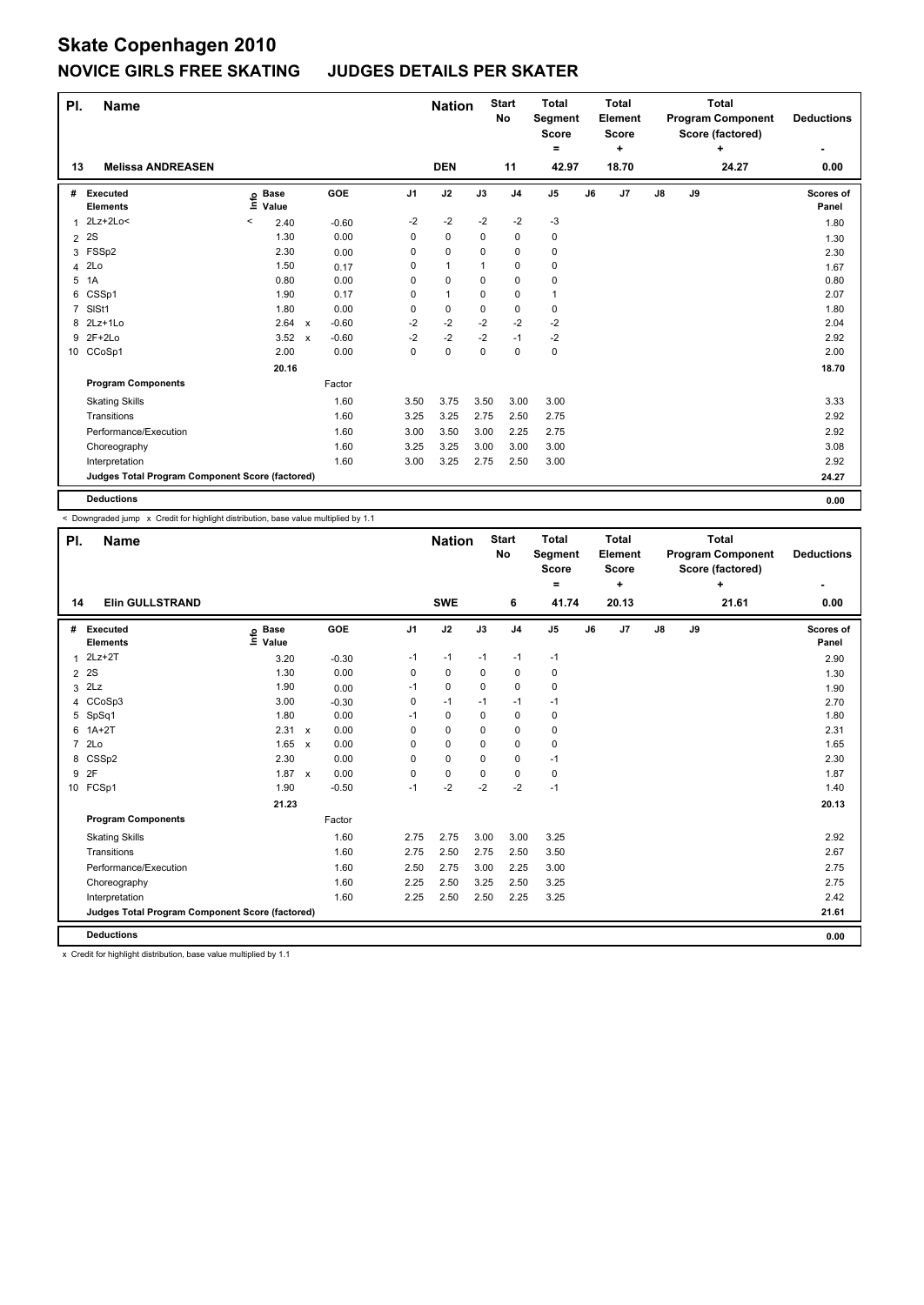| PI. | <b>Name</b>                                     |         |                      |              |         |                | <b>Nation</b> |             | <b>Start</b><br>No | <b>Total</b><br>Segment<br><b>Score</b><br>۰ |    | <b>Total</b><br>Element<br><b>Score</b><br>٠ |               |    | <b>Total</b><br><b>Program Component</b><br>Score (factored)<br>٠ | <b>Deductions</b>  |
|-----|-------------------------------------------------|---------|----------------------|--------------|---------|----------------|---------------|-------------|--------------------|----------------------------------------------|----|----------------------------------------------|---------------|----|-------------------------------------------------------------------|--------------------|
| 15  | Emilie Oddevoll BØE                             |         |                      |              |         |                | <b>NOR</b>    |             | 15                 | 39.85                                        |    | 16.12                                        |               |    | 23.73                                                             | 0.00               |
| #   | Executed<br><b>Elements</b>                     | ١nfo    | <b>Base</b><br>Value |              | GOE     | J <sub>1</sub> | J2            | J3          | J <sub>4</sub>     | J <sub>5</sub>                               | J6 | J7                                           | $\mathsf{J}8$ | J9 |                                                                   | Scores of<br>Panel |
|     | $2Lz+2T$                                        | е       | 3.20                 |              | $-0.60$ | $-2$           | $-2$          | $-2$        | $-2$               | $-2$                                         |    |                                              |               |    |                                                                   | 2.60               |
| 2   | 1A                                              |         | 0.80                 |              | 0.00    | 0              | $\pmb{0}$     | 0           | 0                  | 0                                            |    |                                              |               |    |                                                                   | 0.80               |
|     | 3 2F+2T                                         |         | 3.00                 |              | 0.00    | 0              | 0             | 0           | $\mathbf 0$        | 0                                            |    |                                              |               |    |                                                                   | 3.00               |
|     | 4 CoSp2                                         |         | 2.00                 |              | $-0.10$ | $-1$           | 0             | $\Omega$    | $-1$               | 0                                            |    |                                              |               |    |                                                                   | 1.90               |
| 5   | 2Lo                                             |         | 1.50                 |              | 0.00    | 0              | $\mathbf 0$   | $\mathbf 0$ | $\mathbf 0$        | $\pmb{0}$                                    |    |                                              |               |    |                                                                   | 1.50               |
|     | 6 SpSq2                                         |         | 2.30                 |              | 0.00    | 0              | $\mathbf 0$   | $\Omega$    | $\mathbf 0$        | $\pmb{0}$                                    |    |                                              |               |    |                                                                   | 2.30               |
| 7   | $2Lo+2T<$                                       | $\prec$ | 2.09                 | $\mathsf{x}$ | $-0.40$ | $-1$           | $-2$          | $-1$        | $-1$               | $-2$                                         |    |                                              |               |    |                                                                   | 1.69               |
|     | 8 FCSp1                                         |         | 1.90                 |              | $-0.40$ | $-1$           | $-2$          | $-1$        | $-2$               | $-1$                                         |    |                                              |               |    |                                                                   | 1.50               |
| 9   | 2S                                              |         | 1.43                 | $\mathsf{x}$ | $-0.60$ | $-1$           | $-2$          | $-2$        | $-2$               | $-2$                                         |    |                                              |               |    |                                                                   | 0.83               |
|     | 10 CoSp2*                                       | $\star$ | 0.00                 |              | 0.00    |                |               |             |                    | ÷,                                           |    |                                              |               |    |                                                                   | 0.00               |
|     |                                                 |         | 18.22                |              |         |                |               |             |                    |                                              |    |                                              |               |    |                                                                   | 16.12              |
|     | <b>Program Components</b>                       |         |                      |              | Factor  |                |               |             |                    |                                              |    |                                              |               |    |                                                                   |                    |
|     | <b>Skating Skills</b>                           |         |                      |              | 1.60    | 3.75           | 3.50          | 2.75        | 3.00               | 2.75                                         |    |                                              |               |    |                                                                   | 3.08               |
|     | Transitions                                     |         |                      |              | 1.60    | 3.75           | 3.00          | 2.50        | 2.75               | 2.75                                         |    |                                              |               |    |                                                                   | 2.83               |
|     | Performance/Execution                           |         |                      |              | 1.60    | 3.25           | 3.25          | 2.75        | 2.50               | 3.00                                         |    |                                              |               |    |                                                                   | 3.00               |
|     | Choreography                                    |         |                      |              | 1.60    | 3.75           | 3.00          | 2.75        | 2.75               | 3.25                                         |    |                                              |               |    |                                                                   | 3.00               |
|     | Interpretation                                  |         |                      |              | 1.60    | 3.25           | 3.25          | 2.50        | 2.00               | 3.00                                         |    |                                              |               |    |                                                                   | 2.92               |
|     | Judges Total Program Component Score (factored) |         |                      |              |         |                |               |             |                    |                                              |    |                                              |               |    |                                                                   | 23.73              |
|     | <b>Deductions</b>                               |         |                      |              |         |                |               |             |                    |                                              |    |                                              |               |    |                                                                   | 0.00               |

< Downgraded jump \* Invalid element x Credit for highlight distribution, base value multiplied by 1.1 e Jump take off with wrong edge (long)

| PI.            | <b>Name</b>                                     |                              |              |                              | <b>Nation</b> |             | <b>Start</b><br><b>No</b> | <b>Total</b><br>Segment<br><b>Score</b> |    | <b>Total</b><br>Element<br><b>Score</b> |               |    | <b>Total</b><br><b>Program Component</b><br>Score (factored) | <b>Deductions</b>  |
|----------------|-------------------------------------------------|------------------------------|--------------|------------------------------|---------------|-------------|---------------------------|-----------------------------------------|----|-----------------------------------------|---------------|----|--------------------------------------------------------------|--------------------|
| 16             | <b>Elina KUUTTI</b>                             |                              |              |                              | <b>FIN</b>    |             | 8                         | ۰<br>39.57                              |    | ٠<br>18.90                              |               |    | ÷<br>22.67                                                   | 2.00               |
| #              | Executed<br><b>Elements</b>                     | <b>Base</b><br>١nfo<br>Value |              | <b>GOE</b><br>J <sub>1</sub> | J2            | J3          | J <sub>4</sub>            | J <sub>5</sub>                          | J6 | J7                                      | $\mathsf{J}8$ | J9 |                                                              | Scores of<br>Panel |
| $\mathbf{1}$   | 1A                                              | 0.80                         |              | 0<br>0.00                    | $\mathbf 0$   | $\mathbf 0$ | $\mathbf 0$               | $\pmb{0}$                               |    |                                         |               |    |                                                              | 0.80               |
| 2              | 2Lz                                             | 1.90                         |              | $-0.60$<br>$-2$              | $-2$          | $-2$        | $-2$                      | $-2$                                    |    |                                         |               |    |                                                              | 1.30               |
|                | 3 FCSp2                                         | 2.30                         |              | 0<br>0.00                    | $-2$          | $\mathbf 0$ | $\mathbf 0$               | $\pmb{0}$                               |    |                                         |               |    |                                                              | 2.30               |
| 4              | $2F+2Lo$                                        | 3.20                         |              | $-0.50$<br>-1                | $-3$          | $-2$        | $-1$                      | $-2$                                    |    |                                         |               |    |                                                              | 2.70               |
| 5              | 2S                                              | 1.30                         |              | $-0.60$<br>$-2$              | $-2$          | $-2$        | $-2$                      | $-2$                                    |    |                                         |               |    |                                                              | 0.70               |
| 6              | SpSq3                                           | 3.10                         |              | 0.00<br>0                    | $\mathbf 0$   | $\mathbf 0$ | $\mathbf 0$               | $\pmb{0}$                               |    |                                         |               |    |                                                              | 3.10               |
| $\overline{7}$ | 2Lz                                             | 2.09                         | $\mathsf{x}$ | -3<br>$-1.00$                | $-3$          | $-3$        | $-3$                      | $-3$                                    |    |                                         |               |    |                                                              | 1.09               |
| 8              | CCoSp2                                          | 2.50                         |              | 0.00<br>0                    | $\mathbf 0$   | 0           | $\mathbf 0$               | $\pmb{0}$                               |    |                                         |               |    |                                                              | 2.50               |
| 9              | 2Lo+2Lo+SEQ                                     | 2.64                         | $\mathsf{x}$ | $-0.73$<br>$-2$              | $-3$          | $-2$        | $-2$                      | $-3$                                    |    |                                         |               |    |                                                              | 1.91               |
|                | 10 CoSp3                                        | 2.50                         |              | 0.00<br>0                    | $\mathbf 0$   | $\Omega$    | $\mathbf 0$               | $\pmb{0}$                               |    |                                         |               |    |                                                              | 2.50               |
|                |                                                 | 22.33                        |              |                              |               |             |                           |                                         |    |                                         |               |    |                                                              | 18.90              |
|                | <b>Program Components</b>                       |                              | Factor       |                              |               |             |                           |                                         |    |                                         |               |    |                                                              |                    |
|                | <b>Skating Skills</b>                           |                              |              | 1.60<br>3.00                 | 3.00          | 3.25        | 2.75                      | 3.50                                    |    |                                         |               |    |                                                              | 3.08               |
|                | Transitions                                     |                              |              | 1.60<br>2.50                 | 2.75          | 2.75        | 2.75                      | 3.00                                    |    |                                         |               |    |                                                              | 2.75               |
|                | Performance/Execution                           |                              |              | 1.60<br>2.25                 | 2.75          | 3.00        | 2.50                      | 3.00                                    |    |                                         |               |    |                                                              | 2.75               |
|                | Choreography                                    |                              |              | 1.60<br>2.25                 | 3.00          | 3.25        | 2.50                      | 3.25                                    |    |                                         |               |    |                                                              | 2.92               |
|                | Interpretation                                  |                              |              | 1.60<br>2.25                 | 2.75          | 2.50        | 2.75                      | 3.25                                    |    |                                         |               |    |                                                              | 2.67               |
|                | Judges Total Program Component Score (factored) |                              |              |                              |               |             |                           |                                         |    |                                         |               |    |                                                              | 22.67              |
|                | <b>Deductions</b>                               |                              | Falls:       | $-2.00$                      |               |             |                           |                                         |    |                                         |               |    |                                                              | $-2.00$            |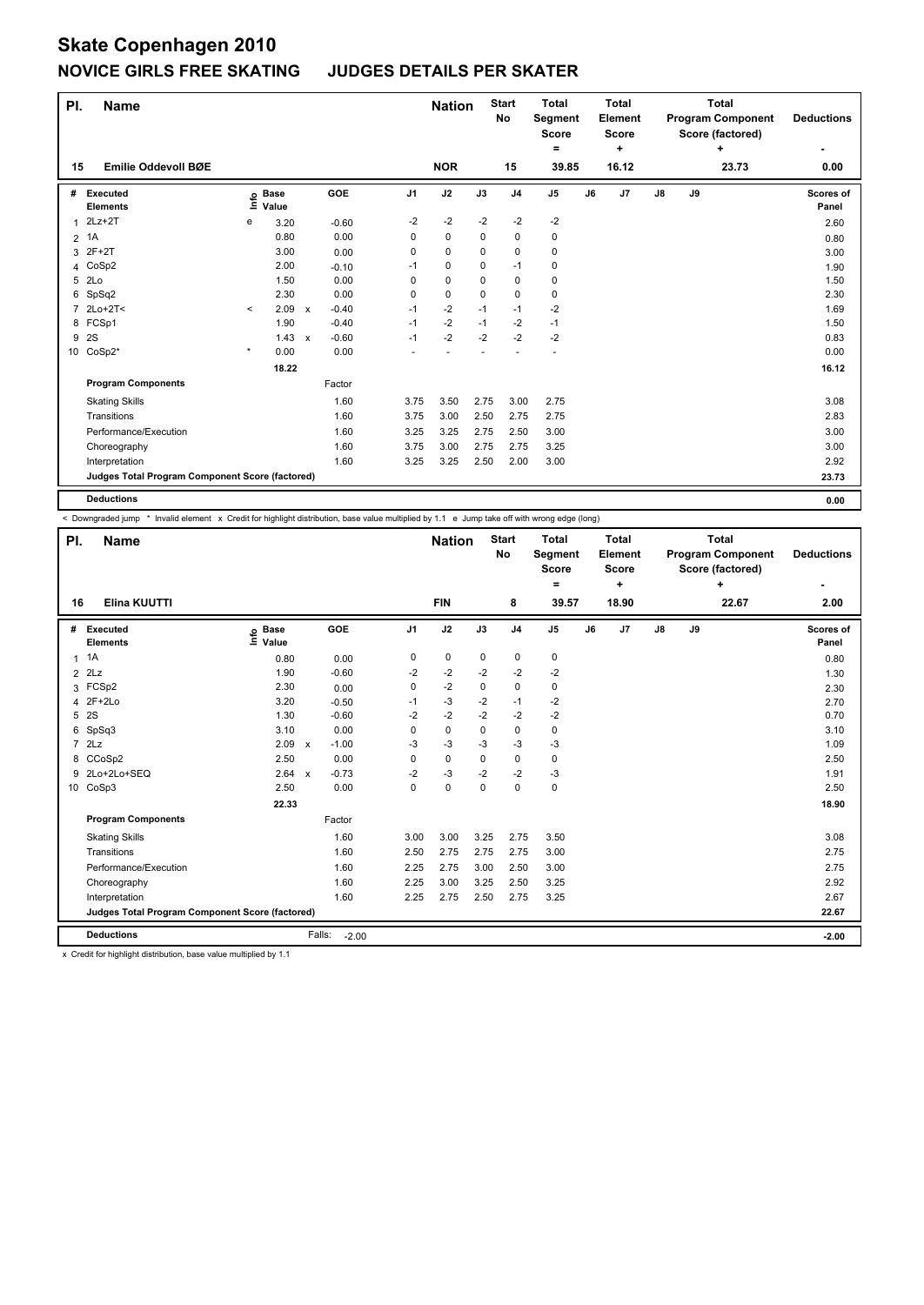| PI.            | <b>Name</b>                                     |                              |                           |                   |                | <b>Nation</b>            |             | <b>Start</b><br>No | <b>Total</b><br>Segment<br><b>Score</b><br>۰ |    | <b>Total</b><br>Element<br><b>Score</b><br>٠ |               |    | <b>Total</b><br><b>Program Component</b><br>Score (factored)<br>٠ | <b>Deductions</b>         |
|----------------|-------------------------------------------------|------------------------------|---------------------------|-------------------|----------------|--------------------------|-------------|--------------------|----------------------------------------------|----|----------------------------------------------|---------------|----|-------------------------------------------------------------------|---------------------------|
| 17             | Kristine R. H. PEDERSEN                         |                              |                           |                   |                | <b>DEN</b>               |             | 9                  | 39.20                                        |    | 16.60                                        |               |    | 23.60                                                             | 1.00                      |
| #              | Executed<br><b>Elements</b>                     | <b>Base</b><br>١nfo<br>Value |                           | GOE               | J <sub>1</sub> | J2                       | J3          | J <sub>4</sub>     | J <sub>5</sub>                               | J6 | J7                                           | $\mathsf{J}8$ | J9 |                                                                   | <b>Scores of</b><br>Panel |
| 1              | FCSp1                                           | 1.90                         |                           | $-0.10$           | 0              | $-1$                     | 0           | 0                  | $-1$                                         |    |                                              |               |    |                                                                   | 1.80                      |
| $\overline{2}$ | 2Lz                                             | 1.90                         |                           | $-1.00$           | $-3$           | $-3$                     | $-3$        | $-3$               | $-3$                                         |    |                                              |               |    |                                                                   | 0.90                      |
|                | 3 2S+2T+SEQ                                     | 2.08                         |                           | $-0.30$           | 0              | $-1$                     | $-1$        | $-1$               | $-2$                                         |    |                                              |               |    |                                                                   | 1.78                      |
|                | 4 2F+2T                                         | 3.00                         |                           | 0.00              | 0              | $\mathbf 0$              | $\Omega$    | 0                  | $\pmb{0}$                                    |    |                                              |               |    |                                                                   | 3.00                      |
|                | 5 CoSp1                                         | 1.70                         |                           | 0.00              | 0              | $\mathbf{1}$             | $\Omega$    | 0                  | $\pmb{0}$                                    |    |                                              |               |    |                                                                   | 1.70                      |
|                | 6 SpSq2                                         | 2.30                         |                           | 0.00              | 0              | $\mathbf 0$              | $\Omega$    | 0                  | 1                                            |    |                                              |               |    |                                                                   | 2.30                      |
| $\overline{7}$ | 2Lo                                             | 1.65                         | $\mathsf{x}$              | 0.00              | 0              | $\mathbf 0$              | 0           | 0                  | 0                                            |    |                                              |               |    |                                                                   | 1.65                      |
| 8              | 2F                                              | 1.87                         | $\boldsymbol{\mathsf{x}}$ | $-0.40$           | $-1$           | $-1$                     | $-2$        | $-2$               | $-1$                                         |    |                                              |               |    |                                                                   | 1.47                      |
| 9              | $\overline{A}$                                  | 0.00                         | $\mathsf{x}$              | 0.00              |                | $\overline{\phantom{a}}$ |             |                    | $\overline{\phantom{a}}$                     |    |                                              |               |    |                                                                   | 0.00                      |
|                | 10 CCoSp1                                       | 2.00                         |                           | 0.00              | 0              | $\mathbf 0$              | $\mathbf 0$ | $\mathbf 0$        | $\pmb{0}$                                    |    |                                              |               |    |                                                                   | 2.00                      |
|                |                                                 | 18.40                        |                           |                   |                |                          |             |                    |                                              |    |                                              |               |    |                                                                   | 16.60                     |
|                | <b>Program Components</b>                       |                              |                           | Factor            |                |                          |             |                    |                                              |    |                                              |               |    |                                                                   |                           |
|                | <b>Skating Skills</b>                           |                              |                           | 1.60              | 3.25           | 3.25                     | 3.00        | 3.00               | 3.00                                         |    |                                              |               |    |                                                                   | 3.08                      |
|                | Transitions                                     |                              |                           | 1.60              | 3.25           | 2.75                     | 2.75        | 2.75               | 2.75                                         |    |                                              |               |    |                                                                   | 2.75                      |
|                | Performance/Execution                           |                              |                           | 1.60              | 3.00           | 3.00                     | 3.00        | 2.25               | 3.25                                         |    |                                              |               |    |                                                                   | 3.00                      |
|                | Choreography                                    |                              |                           | 1.60              | 3.00           | 2.75                     | 3.25        | 3.00               | 3.00                                         |    |                                              |               |    |                                                                   | 3.00                      |
|                | Interpretation                                  |                              |                           | 1.60              | 3.00           | 3.00                     | 2.75        | 2.50               | 3.00                                         |    |                                              |               |    |                                                                   | 2.92                      |
|                | Judges Total Program Component Score (factored) |                              |                           |                   |                |                          |             |                    |                                              |    |                                              |               |    |                                                                   | 23.60                     |
|                | <b>Deductions</b>                               |                              |                           | Falls:<br>$-1.00$ |                |                          |             |                    |                                              |    |                                              |               |    |                                                                   | $-1.00$                   |

x Credit for highlight distribution, base value multiplied by 1.1

| PI.          | <b>Name</b>                                     |          |                      |              |                   |                | <b>Nation</b> |          | <b>Start</b><br>No | <b>Total</b><br>Segment<br><b>Score</b><br>۰ |    | <b>Total</b><br>Element<br>Score<br>÷ |               |    | <b>Total</b><br><b>Program Component</b><br>Score (factored)<br>÷ | <b>Deductions</b>  |
|--------------|-------------------------------------------------|----------|----------------------|--------------|-------------------|----------------|---------------|----------|--------------------|----------------------------------------------|----|---------------------------------------|---------------|----|-------------------------------------------------------------------|--------------------|
| 18           | <b>Matilde Binder KRISTENSEN</b>                |          |                      |              |                   |                | <b>DEN</b>    |          | 5                  | 39.18                                        |    | 18.58                                 |               |    | 21.60                                                             | 1.00               |
| #            | Executed<br><b>Elements</b>                     | ١ifo     | <b>Base</b><br>Value |              | GOE               | J <sub>1</sub> | J2            | J3       | J <sub>4</sub>     | J <sub>5</sub>                               | J6 | J7                                    | $\mathsf{J}8$ | J9 |                                                                   | Scores of<br>Panel |
| $\mathbf{1}$ | 2Lo                                             |          | 1.50                 |              | 0.00              | 0              | $\pmb{0}$     | 0        | 0                  | 0                                            |    |                                       |               |    |                                                                   | 1.50               |
|              | 2 1Lz+2T                                        |          | 1.90                 |              | 0.00              | 0              | $\mathbf 0$   | 0        | 0                  | 0                                            |    |                                       |               |    |                                                                   | 1.90               |
| 3            | FCSp1                                           |          | 1.90                 |              | 0.00              | 0              | $-1$          | 0        | 0                  | 0                                            |    |                                       |               |    |                                                                   | 1.90               |
| 4            | 2S+2T+2T<                                       | $\hat{}$ | 3.00                 |              | 0.00              | 0              | 0             | 0        | 0                  | $-1$                                         |    |                                       |               |    |                                                                   | 3.00               |
| 5            | 2F                                              |          | 1.70                 |              | $-1.00$           | $-3$           | $-3$          | $-3$     | $-3$               | $-3$                                         |    |                                       |               |    |                                                                   | 0.70               |
| 6            | 1A                                              |          | 0.88                 | $\mathsf{x}$ | 0.00              | 0              | 0             | 0        | 0                  | 0                                            |    |                                       |               |    |                                                                   | 0.88               |
|              | 7 LSp1                                          |          | 1.50                 |              | 0.00              | 0              | $\mathbf 0$   | $\Omega$ | $\mathbf 0$        | 0                                            |    |                                       |               |    |                                                                   | 1.50               |
|              | 8 2Lo+2Lo                                       |          | 3.30                 | $\mathsf{x}$ | $-0.30$           | $-1$           | $-1$          | $-1$     | $-1$               | $-1$                                         |    |                                       |               |    |                                                                   | 3.00               |
|              | 9 CCoSp2                                        |          | 2.50                 |              | 0.00              | 0              | $\mathbf{1}$  | $\Omega$ | 0                  | 0                                            |    |                                       |               |    |                                                                   | 2.50               |
|              | 10 SISt1                                        |          | 1.80                 |              | $-0.10$           | 0              | $\mathbf 0$   | $-1$     | $-1$               | 0                                            |    |                                       |               |    |                                                                   | 1.70               |
|              |                                                 |          | 19.98                |              |                   |                |               |          |                    |                                              |    |                                       |               |    |                                                                   | 18.58              |
|              | <b>Program Components</b>                       |          |                      |              | Factor            |                |               |          |                    |                                              |    |                                       |               |    |                                                                   |                    |
|              | <b>Skating Skills</b>                           |          |                      |              | 1.60              | 3.00           | 2.75          | 2.75     | 2.50               | 3.25                                         |    |                                       |               |    |                                                                   | 2.83               |
|              | Transitions                                     |          |                      |              | 1.60              | 3.00           | 2.50          | 2.50     | 2.25               | 3.00                                         |    |                                       |               |    |                                                                   | 2.67               |
|              | Performance/Execution                           |          |                      |              | 1.60              | 2.75           | 2.75          | 2.50     | 2.25               | 3.00                                         |    |                                       |               |    |                                                                   | 2.67               |
|              | Choreography                                    |          |                      |              | 1.60              | 2.50           | 2.75          | 2.75     | 2.75               | 3.25                                         |    |                                       |               |    |                                                                   | 2.75               |
|              | Interpretation                                  |          |                      |              | 1.60              | 2.50           | 2.75          | 2.25     | 2.50               | 3.25                                         |    |                                       |               |    |                                                                   | 2.58               |
|              | Judges Total Program Component Score (factored) |          |                      |              |                   |                |               |          |                    |                                              |    |                                       |               |    |                                                                   | 21.60              |
|              | <b>Deductions</b>                               |          |                      |              | Falls:<br>$-1.00$ |                |               |          |                    |                                              |    |                                       |               |    |                                                                   | $-1.00$            |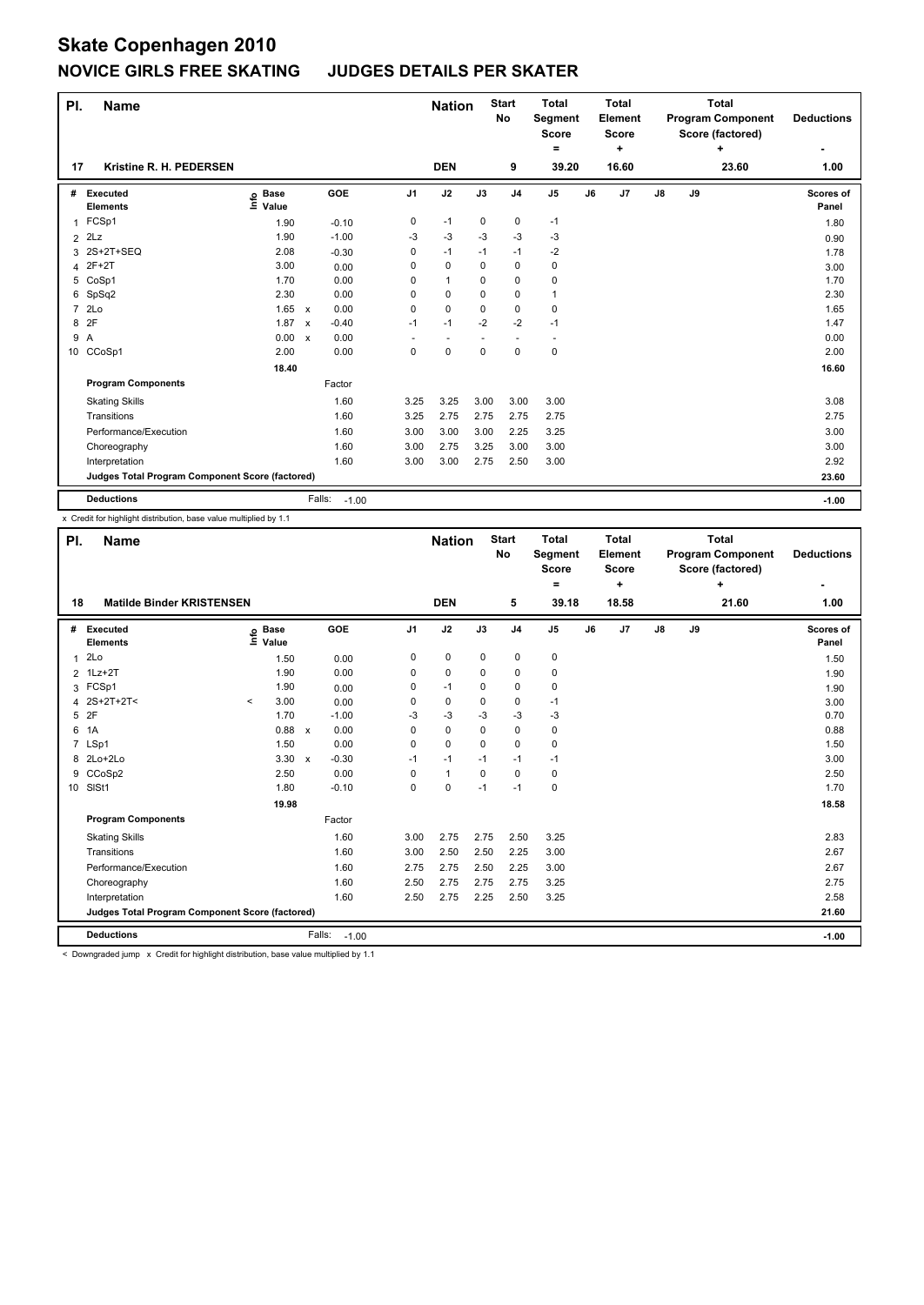| PI. | <b>Name</b>                                     |                              |              |         |                          | <b>Nation</b>            |             | <b>Start</b><br>No | <b>Total</b><br>Segment<br><b>Score</b><br>$=$ |    | <b>Total</b><br>Element<br><b>Score</b><br>٠ |               |    | <b>Total</b><br><b>Program Component</b><br>Score (factored)<br>÷ | <b>Deductions</b>  |
|-----|-------------------------------------------------|------------------------------|--------------|---------|--------------------------|--------------------------|-------------|--------------------|------------------------------------------------|----|----------------------------------------------|---------------|----|-------------------------------------------------------------------|--------------------|
| 19  | <b>Antonia JONSSON</b>                          |                              |              |         |                          | <b>SWE</b>               |             | 4                  | 38.95                                          |    | 16.15                                        |               |    | 22.80                                                             | 0.00               |
| #   | Executed<br><b>Elements</b>                     | <b>Base</b><br>١nfo<br>Value |              | GOE     | J <sub>1</sub>           | J2                       | J3          | J <sub>4</sub>     | J <sub>5</sub>                                 | J6 | J7                                           | $\mathsf{J}8$ | J9 |                                                                   | Scores of<br>Panel |
| 1   | 2T                                              | 1.30                         |              | $-0.30$ | $-1$                     | $-1$                     | $-1$        | $-1$               | $-1$                                           |    |                                              |               |    |                                                                   | 1.00               |
| 2   | 2S                                              | 1.30                         |              | $-0.30$ | $-1$                     | $-1$                     | $-1$        | $-1$               | $-1$                                           |    |                                              |               |    |                                                                   | 1.00               |
|     | 3 CCoSp2                                        | 2.50                         |              | 0.00    | 0                        | 0                        | 0           | $\mathbf 0$        | 0                                              |    |                                              |               |    |                                                                   | 2.50               |
| 4   | 2Lo                                             | 1.50                         |              | 0.00    | 0                        | $\mathbf 0$              | $\Omega$    | 0                  | $\pmb{0}$                                      |    |                                              |               |    |                                                                   | 1.50               |
| 5   | SpSq2                                           | 2.30                         |              | 0.00    | 0                        | $\mathbf 0$              | 0           | 0                  | 0                                              |    |                                              |               |    |                                                                   | 2.30               |
| 6   | 2F                                              | 1.87 x                       |              | 0.00    | 0                        | $-1$                     | $\Omega$    | $\pmb{0}$          | $\pmb{0}$                                      |    |                                              |               |    |                                                                   | 1.87               |
|     | 7 FCSp1                                         | 1.90                         |              | $-0.30$ | $-1$                     | $-1$                     | $-1$        | $-2$               | $-1$                                           |    |                                              |               |    |                                                                   | 1.60               |
|     | 8 2Lo+2T                                        | 3.08                         | $\mathsf{x}$ | 0.00    | 0                        | $\mathbf 0$              | 0           | $\pmb{0}$          | 0                                              |    |                                              |               |    |                                                                   | 3.08               |
| 9   | $\overline{A}$                                  | 0.00                         | $\mathsf{x}$ | 0.00    | $\overline{\phantom{a}}$ | $\overline{\phantom{a}}$ |             | ٠                  | $\overline{\phantom{a}}$                       |    |                                              |               |    |                                                                   | 0.00               |
|     | 10 FCoSp1                                       | 1.70                         |              | $-0.40$ | $-2$                     | $-2$                     | $\mathbf 0$ | $-2$               | $\mathbf 0$                                    |    |                                              |               |    |                                                                   | 1.30               |
|     |                                                 | 17.45                        |              |         |                          |                          |             |                    |                                                |    |                                              |               |    |                                                                   | 16.15              |
|     | <b>Program Components</b>                       |                              |              | Factor  |                          |                          |             |                    |                                                |    |                                              |               |    |                                                                   |                    |
|     | <b>Skating Skills</b>                           |                              |              | 1.60    | 2.75                     | 3.00                     | 3.00        | 2.75               | 3.25                                           |    |                                              |               |    |                                                                   | 2.92               |
|     | Transitions                                     |                              |              | 1.60    | 2.50                     | 3.50                     | 2.50        | 2.50               | 3.00                                           |    |                                              |               |    |                                                                   | 2.67               |
|     | Performance/Execution                           |                              |              | 1.60    | 2.25                     | 3.00                     | 2.75        | 2.75               | 3.50                                           |    |                                              |               |    |                                                                   | 2.83               |
|     | Choreography                                    |                              |              | 1.60    | 2.25                     | 3.50                     | 3.00        | 3.00               | 3.25                                           |    |                                              |               |    |                                                                   | 3.08               |
|     | Interpretation                                  |                              |              | 1.60    | 2.25                     | 3.25                     | 2.50        | 2.50               | 3.25                                           |    |                                              |               |    |                                                                   | 2.75               |
|     | Judges Total Program Component Score (factored) |                              |              |         |                          |                          |             |                    |                                                |    |                                              |               |    |                                                                   | 22.80              |
|     | <b>Deductions</b>                               |                              |              |         |                          |                          |             |                    |                                                |    |                                              |               |    |                                                                   | 0.00               |

x Credit for highlight distribution, base value multiplied by 1.1

| PI. | <b>Name</b>                                     |         |                      |                           |            |                | <b>Nation</b> |          | <b>Start</b><br><b>No</b> | <b>Total</b><br>Segment<br><b>Score</b><br>$\equiv$ |    | <b>Total</b><br>Element<br><b>Score</b><br>٠ |               |    | <b>Total</b><br><b>Program Component</b><br>Score (factored)<br>÷ | <b>Deductions</b>  |
|-----|-------------------------------------------------|---------|----------------------|---------------------------|------------|----------------|---------------|----------|---------------------------|-----------------------------------------------------|----|----------------------------------------------|---------------|----|-------------------------------------------------------------------|--------------------|
| 20  | Anastasiya ONYSHCHENKO                          |         |                      |                           |            |                | <b>UKR</b>    |          | 1                         | 38.44                                               |    | 13.90                                        |               |    | 26.54                                                             | 2.00               |
| #   | Executed<br><b>Elements</b>                     | ١nfo    | <b>Base</b><br>Value |                           | <b>GOE</b> | J <sub>1</sub> | J2            | J3       | J <sub>4</sub>            | J <sub>5</sub>                                      | J6 | J7                                           | $\mathsf{J}8$ | J9 |                                                                   | Scores of<br>Panel |
| 1   | 3S<                                             | $\,<\,$ | 1.30                 |                           | $-1.00$    | $-3$           | -3            | $-3$     | $-3$                      | $-3$                                                |    |                                              |               |    |                                                                   | 0.30               |
| 2   | 2Lz+2Lo+SEQ                                     |         | 2.72                 |                           | $-0.60$    | -2             | $-2$          | $-2$     | $-2$                      | $-2$                                                |    |                                              |               |    |                                                                   | 2.12               |
| 3   | 2A<                                             | $\,<\,$ | 0.80                 |                           | $-0.47$    | $-3$           | $-3$          | $-2$     | $-2$                      | $-3$                                                |    |                                              |               |    |                                                                   | 0.33               |
|     | 4 LSp1                                          |         | 1.50                 |                           | 0.50       | 1              | $\mathbf 0$   | 1        | $\mathbf{1}$              | 1                                                   |    |                                              |               |    |                                                                   | 2.00               |
|     | 5 2F                                            |         | $1.87 \times$        |                           | 0.00       | $\Omega$       | $\mathbf 0$   | $\Omega$ | $\Omega$                  | 0                                                   |    |                                              |               |    |                                                                   | 1.87               |
| 6   | 1F                                              |         | 0.55                 | $\boldsymbol{\mathsf{x}}$ | $-0.27$    | $-2$           | $-2$          | $-3$     | $-3$                      | $-3$                                                |    |                                              |               |    |                                                                   | 0.28               |
| 7   | FCSp1                                           |         | 1.90                 |                           | 0.00       | 0              | $\mathbf 0$   | 0        | $\mathbf 0$               | 1                                                   |    |                                              |               |    |                                                                   | 1.90               |
| 8   | 2Lo+1Lo                                         |         | 2.20                 | $\boldsymbol{\mathsf{x}}$ | $-0.60$    | $-2$           | $-2$          | $-2$     | $-2$                      | $-3$                                                |    |                                              |               |    |                                                                   | 1.60               |
| 9   | SISt1                                           |         | 1.80                 |                           | 0.00       | 0              | 0             | 0        | $\mathbf{1}$              | 0                                                   |    |                                              |               |    |                                                                   | 1.80               |
| 10  | CoSp1                                           |         | 1.70                 |                           | 0.00       | 0              | $\mathbf 0$   | 0        | $\mathbf 0$               | 0                                                   |    |                                              |               |    |                                                                   | 1.70               |
|     |                                                 |         | 16.34                |                           |            |                |               |          |                           |                                                     |    |                                              |               |    |                                                                   | 13.90              |
|     | <b>Program Components</b>                       |         |                      |                           | Factor     |                |               |          |                           |                                                     |    |                                              |               |    |                                                                   |                    |
|     | <b>Skating Skills</b>                           |         |                      |                           | 1.60       | 3.25           | 3.50          | 3.75     | 3.25                      | 3.75                                                |    |                                              |               |    |                                                                   | 3.50               |
|     | Transitions                                     |         |                      |                           | 1.60       | 3.00           | 3.00          | 3.25     | 3.00                      | 3.25                                                |    |                                              |               |    |                                                                   | 3.08               |
|     | Performance/Execution                           |         |                      |                           | 1.60       | 3.00           | 3.25          | 3.50     | 3.50                      | 3.50                                                |    |                                              |               |    |                                                                   | 3.42               |
|     | Choreography                                    |         |                      |                           | 1.60       | 3.25           | 3.00          | 3.50     | 3.50                      | 3.50                                                |    |                                              |               |    |                                                                   | 3.42               |
|     | Interpretation                                  |         |                      |                           | 1.60       | 3.00           | 3.00          | 3.25     | 3.25                      | 3.75                                                |    |                                              |               |    |                                                                   | 3.17               |
|     | Judges Total Program Component Score (factored) |         |                      |                           |            |                |               |          |                           |                                                     |    |                                              |               |    |                                                                   | 26.54              |
|     | <b>Deductions</b>                               |         |                      | Falls:                    | $-2.00$    |                |               |          |                           |                                                     |    |                                              |               |    |                                                                   | $-2.00$            |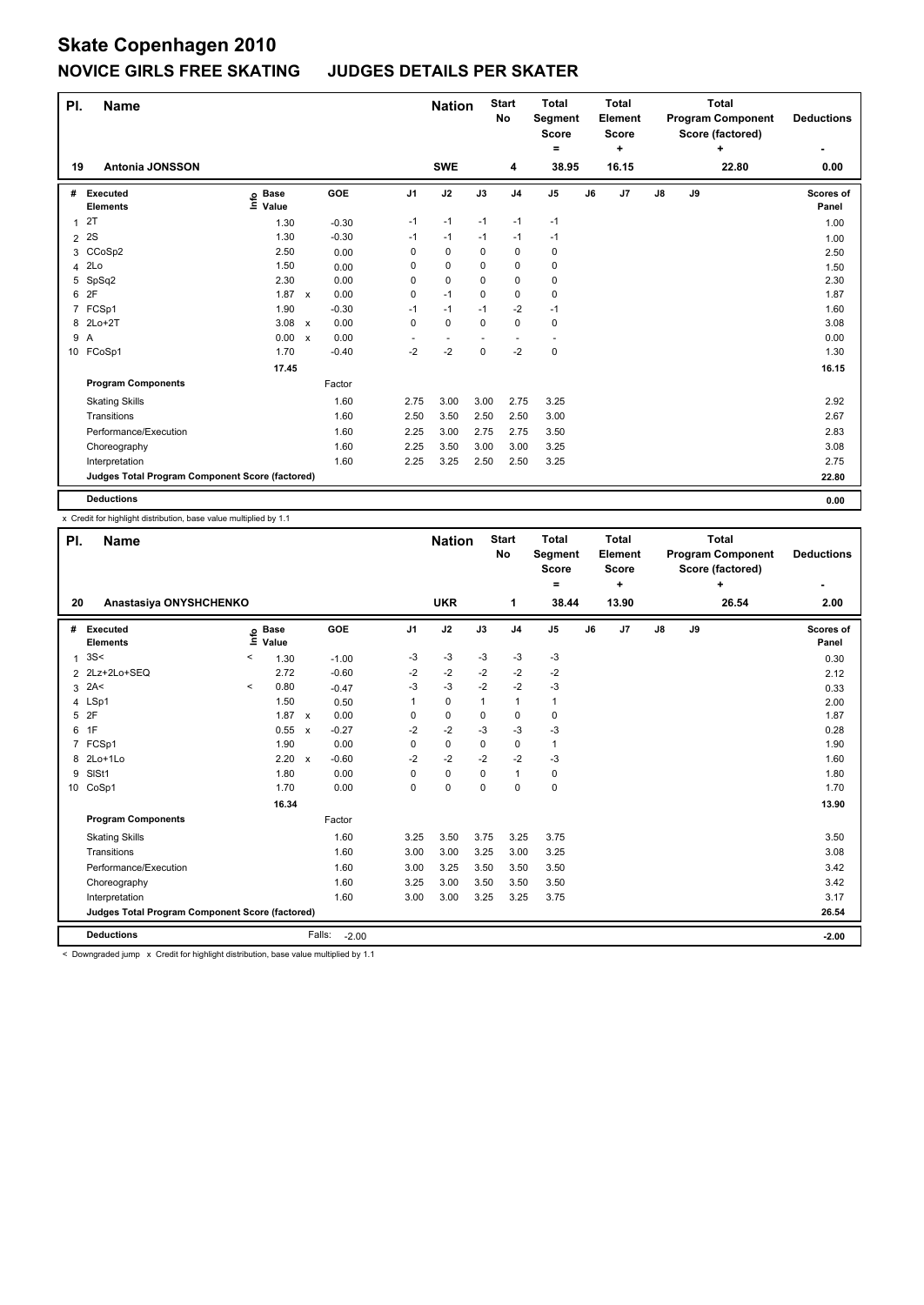| PI.            | <b>Name</b>                                     |      |                      |                           |         |                | <b>Nation</b>            |             | <b>Start</b><br>No | <b>Total</b><br>Segment<br><b>Score</b><br>۰ |    | <b>Total</b><br>Element<br><b>Score</b><br>٠ |               |    | <b>Total</b><br><b>Program Component</b><br>Score (factored)<br>÷ | <b>Deductions</b>  |
|----------------|-------------------------------------------------|------|----------------------|---------------------------|---------|----------------|--------------------------|-------------|--------------------|----------------------------------------------|----|----------------------------------------------|---------------|----|-------------------------------------------------------------------|--------------------|
| 21             | <b>Nicole ANDERBERG</b>                         |      |                      |                           |         |                | <b>SWE</b>               |             | 3                  | 36.89                                        |    | 15.42                                        |               |    | 21.47                                                             | 0.00               |
| #              | Executed<br><b>Elements</b>                     | ١nfo | <b>Base</b><br>Value |                           | GOE     | J <sub>1</sub> | J2                       | J3          | J <sub>4</sub>     | J <sub>5</sub>                               | J6 | J7                                           | $\mathsf{J}8$ | J9 |                                                                   | Scores of<br>Panel |
| 1              | CCoSp3                                          |      | 3.00                 |                           | 0.00    | 0              | 0                        | 0           | $\mathbf 0$        | $-1$                                         |    |                                              |               |    |                                                                   | 3.00               |
| $\overline{2}$ | 2Lz                                             |      | 1.90                 |                           | $-0.73$ | $-2$           | $-3$                     | $-3$        | $-2$               | $-2$                                         |    |                                              |               |    |                                                                   | 1.17               |
| 3              | 2Lo                                             |      | 1.50                 |                           | $-0.30$ | $-1$           | $-1$                     | $-1$        | $-1$               | $-1$                                         |    |                                              |               |    |                                                                   | 1.20               |
|                | 4 SpSq3                                         |      | 3.10                 |                           | 0.00    | 0              | $\overline{1}$           | $\Omega$    | $\Omega$           | 0                                            |    |                                              |               |    |                                                                   | 3.10               |
|                | $5$ 2F+2T<                                      |      | 2.31                 | $\mathsf{x}$              | $-0.30$ | $-2$           | $-1$                     | $-1$        | 0                  | $-1$                                         |    |                                              |               |    |                                                                   | 2.01               |
| 6              | 2T                                              |      | 1.43                 | $\boldsymbol{\mathsf{x}}$ | $-0.30$ | $-1$           | $-1$                     | $-1$        | $-2$               | $-1$                                         |    |                                              |               |    |                                                                   | 1.13               |
|                | 7 CoSp1                                         |      | 1.70                 |                           | $-0.20$ | $-1$           | 0                        | $-1$        | 0                  | $-1$                                         |    |                                              |               |    |                                                                   | 1.50               |
| 8              | 2S                                              |      | 1.43                 | $\mathsf{x}$              | 0.00    | 0              | $\mathbf 0$              | $\Omega$    | 0                  | 0                                            |    |                                              |               |    |                                                                   | 1.43               |
| 9              | FSSp                                            |      | 0.00                 |                           | 0.00    | ٠              | $\overline{\phantom{a}}$ |             | ٠                  | $\overline{\phantom{a}}$                     |    |                                              |               |    |                                                                   | 0.00               |
|                | 10 1A                                           |      | 0.88                 | $\mathsf{x}$              | 0.00    | 0              | $-1$                     | $\mathbf 0$ | $\mathbf 0$        | $\pmb{0}$                                    |    |                                              |               |    |                                                                   | 0.88               |
|                |                                                 |      | 17.25                |                           |         |                |                          |             |                    |                                              |    |                                              |               |    |                                                                   | 15.42              |
|                | <b>Program Components</b>                       |      |                      |                           | Factor  |                |                          |             |                    |                                              |    |                                              |               |    |                                                                   |                    |
|                | <b>Skating Skills</b>                           |      |                      |                           | 1.60    | 2.75           | 3.25                     | 2.75        | 2.75               | 3.25                                         |    |                                              |               |    |                                                                   | 2.92               |
|                | Transitions                                     |      |                      |                           | 1.60    | 2.50           | 3.00                     | 2.50        | 2.75               | 3.00                                         |    |                                              |               |    |                                                                   | 2.75               |
|                | Performance/Execution                           |      |                      |                           | 1.60    | 2.25           | 3.25                     | 2.75        | 2.25               | 2.75                                         |    |                                              |               |    |                                                                   | 2.58               |
|                | Choreography                                    |      |                      |                           | 1.60    | 2.25           | 3.25                     | 2.75        | 2.50               | 3.00                                         |    |                                              |               |    |                                                                   | 2.75               |
|                | Interpretation                                  |      |                      |                           | 1.60    | 2.00           | 3.25                     | 2.25        | 2.25               | 2.75                                         |    |                                              |               |    |                                                                   | 2.42               |
|                | Judges Total Program Component Score (factored) |      |                      |                           |         |                |                          |             |                    |                                              |    |                                              |               |    |                                                                   | 21.47              |
|                | <b>Deductions</b>                               |      |                      |                           |         |                |                          |             |                    |                                              |    |                                              |               |    |                                                                   | 0.00               |

< Downgraded jump x Credit for highlight distribution, base value multiplied by 1.1 ! Jump take off with wrong edge (short)

| PI.            | <b>Name</b>                                     |          |                      |                           |                   |                          | <b>Nation</b>            |              | <b>Start</b><br><b>No</b> | <b>Total</b><br>Segment<br><b>Score</b><br>Ξ. |    | <b>Total</b><br>Element<br><b>Score</b><br>٠ |               |    | <b>Total</b><br><b>Program Component</b><br>Score (factored)<br>٠ | <b>Deductions</b>  |
|----------------|-------------------------------------------------|----------|----------------------|---------------------------|-------------------|--------------------------|--------------------------|--------------|---------------------------|-----------------------------------------------|----|----------------------------------------------|---------------|----|-------------------------------------------------------------------|--------------------|
| 22             | <b>Martine Isabel KILSAND</b>                   |          |                      |                           |                   |                          | <b>NOR</b>               |              | 13                        | 36.51                                         |    | 15.58                                        |               |    | 22.93                                                             | 2.00               |
| #              | <b>Executed</b><br><b>Elements</b>              | $ln f$ o | <b>Base</b><br>Value |                           | <b>GOE</b>        | J <sub>1</sub>           | J2                       | J3           | J <sub>4</sub>            | J <sub>5</sub>                                | J6 | J7                                           | $\mathsf{J}8$ | J9 |                                                                   | Scores of<br>Panel |
| 1              | 2F+2T+2T                                        |          | 4.30                 |                           | $-0.60$           | -2                       | $-2$                     | $-2$         | $-2$                      | $-2$                                          |    |                                              |               |    |                                                                   | 3.70               |
| 2              | $2Lz+1T$                                        |          | 2.30                 |                           | $-0.60$           | $-2$                     | $-3$                     | $-2$         | $-2$                      | $-2$                                          |    |                                              |               |    |                                                                   | 1.70               |
| 3              | CSp                                             |          | 0.00                 |                           | 0.00              | $\overline{\phantom{a}}$ | $\overline{\phantom{a}}$ | -            | $\overline{\phantom{a}}$  | $\overline{\phantom{a}}$                      |    |                                              |               |    |                                                                   | 0.00               |
| 4              | $2Lo+2T<$                                       | $\prec$  | 1.90                 |                           | $-0.87$           | -3                       | $-2$                     | $-2$         | $-3$                      | $-3$                                          |    |                                              |               |    |                                                                   | 1.03               |
| 5              | FSSp1                                           |          | 2.00                 |                           | 0.00              | 0                        | $\mathbf 0$              | $-1$         | $\mathbf 0$               | $\pmb{0}$                                     |    |                                              |               |    |                                                                   | 2.00               |
| 6              | SpSq3                                           |          | 3.10                 |                           | 0.17              | 0                        | $\mathbf{1}$             | $\mathbf{1}$ | $\mathbf 0$               | $\pmb{0}$                                     |    |                                              |               |    |                                                                   | 3.27               |
| $\overline{7}$ | 1A                                              |          | 0.88                 | $\boldsymbol{\mathsf{x}}$ | 0.00              | 0                        | $\Omega$                 | $\Omega$     | $\mathbf 0$               | 0                                             |    |                                              |               |    |                                                                   | 0.88               |
| 8              | 2F                                              |          | 1.87                 | $\boldsymbol{\mathsf{x}}$ | $-0.30$           | $-1$                     | $-1$                     | $\Omega$     | $-1$                      | $-1$                                          |    |                                              |               |    |                                                                   | 1.57               |
| 9              | 2S                                              |          | 1.43                 | $\boldsymbol{\mathsf{x}}$ | 0.00              | 0                        | $\mathbf 0$              | $\mathbf 0$  | $\mathbf 0$               | $\pmb{0}$                                     |    |                                              |               |    |                                                                   | 1.43               |
| 10             | CoSp                                            |          | 0.00                 |                           | 0.00              |                          |                          |              |                           |                                               |    |                                              |               |    |                                                                   | 0.00               |
|                |                                                 |          | 17.78                |                           |                   |                          |                          |              |                           |                                               |    |                                              |               |    |                                                                   | 15.58              |
|                | <b>Program Components</b>                       |          |                      |                           | Factor            |                          |                          |              |                           |                                               |    |                                              |               |    |                                                                   |                    |
|                | <b>Skating Skills</b>                           |          |                      |                           | 1.60              | 3.75                     | 3.00                     | 2.75         | 2.75                      | 3.25                                          |    |                                              |               |    |                                                                   | 3.00               |
|                | Transitions                                     |          |                      |                           | 1.60              | 3.75                     | 2.75                     | 2.50         | 2.50                      | 2.75                                          |    |                                              |               |    |                                                                   | 2.67               |
|                | Performance/Execution                           |          |                      |                           | 1.60              | 3.50                     | 3.00                     | 2.75         | 2.00                      | 2.75                                          |    |                                              |               |    |                                                                   | 2.83               |
|                | Choreography                                    |          |                      |                           | 1.60              | 3.25                     | 3.50                     | 3.00         | 2.50                      | 3.00                                          |    |                                              |               |    |                                                                   | 3.08               |
|                | Interpretation                                  |          |                      |                           | 1.60              | 3.00                     | 3.75                     | 2.25         | 2.25                      | 3.00                                          |    |                                              |               |    |                                                                   | 2.75               |
|                | Judges Total Program Component Score (factored) |          |                      |                           |                   |                          |                          |              |                           |                                               |    |                                              |               |    |                                                                   | 22.93              |
|                | <b>Deductions</b>                               |          |                      |                           | Falls:<br>$-2.00$ |                          |                          |              |                           |                                               |    |                                              |               |    |                                                                   | $-2.00$            |